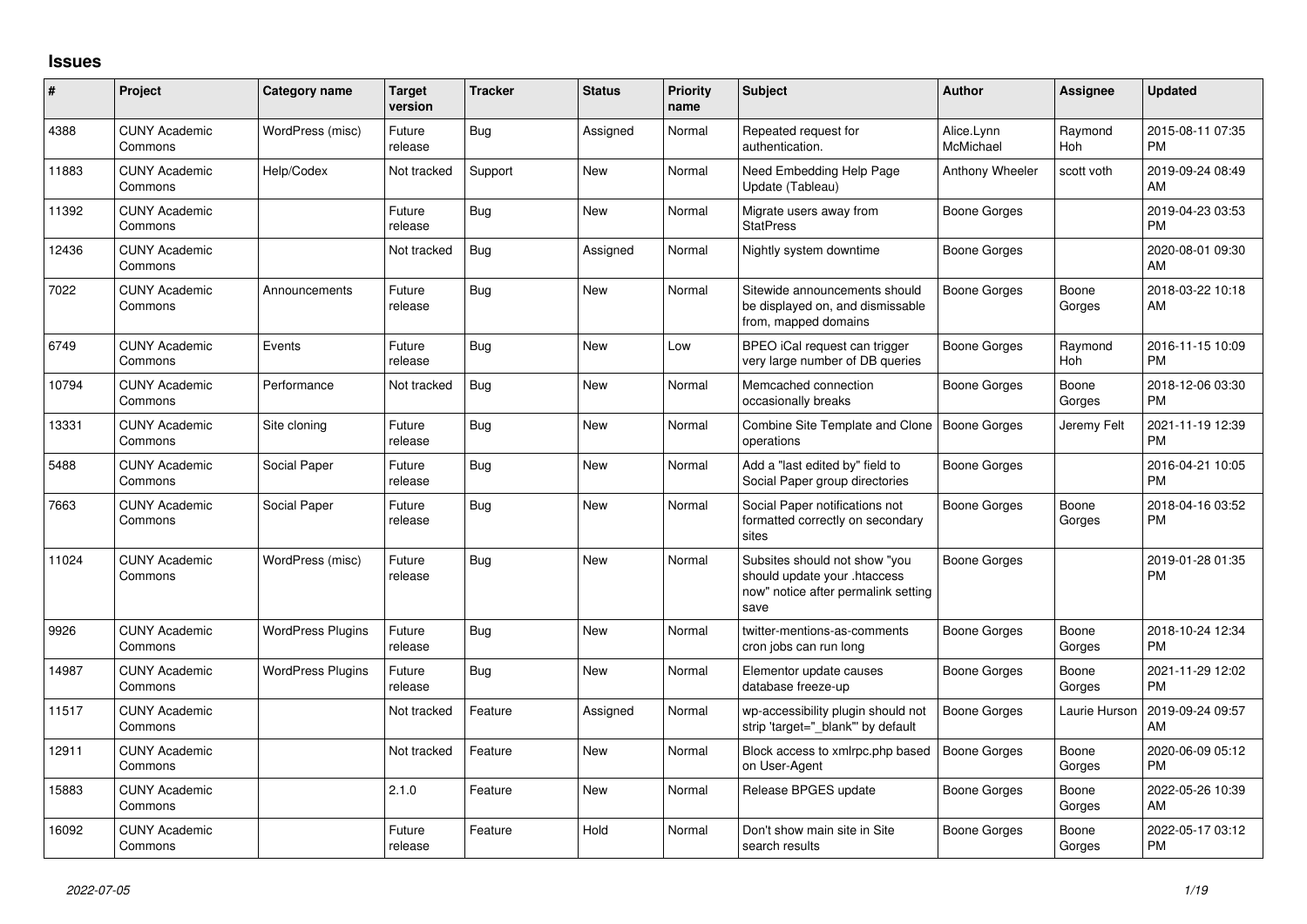| $\#$  | Project                         | <b>Category name</b>       | Target<br>version | <b>Tracker</b> | <b>Status</b> | <b>Priority</b><br>name | <b>Subject</b>                                                                    | <b>Author</b>       | Assignee              | <b>Updated</b>                |
|-------|---------------------------------|----------------------------|-------------------|----------------|---------------|-------------------------|-----------------------------------------------------------------------------------|---------------------|-----------------------|-------------------------------|
| 4635  | <b>CUNY Academic</b><br>Commons | Authentication             | Future<br>release | Feature        | New           | Normal                  | Allow non-WP authentication                                                       | Boone Gorges        | Sonja Leix            | 2019-03-01 02:05<br><b>PM</b> |
| 9720  | <b>CUNY Academic</b><br>Commons | Authentication             | Future<br>release | Feature        | New           | Normal                  | The Commons should be an<br>oAuth provider                                        | Boone Gorges        |                       | 2019-03-01 02:04<br><b>PM</b> |
| 1423  | <b>CUNY Academic</b><br>Commons | BuddyPress (misc)          | Future<br>release | Feature        | Assigned      | Low                     | Show an avatar for pingback<br>comment activity items                             | Boone Gorges        | <b>Tahir Butt</b>     | 2016-10-24 12:03<br><b>PM</b> |
| 618   | <b>CUNY Academic</b><br>Commons | <b>BuddyPress Docs</b>     | Future<br>release | Feature        | Assigned      | Normal                  | BuddyPress Docs: export formats                                                   | <b>Boone Gorges</b> | Boone<br>Gorges       | 2015-11-09 05:38<br><b>PM</b> |
| 1417  | <b>CUNY Academic</b><br>Commons | <b>BuddyPress Docs</b>     | Future<br>release | Feature        | Assigned      | Low                     | <b>Bulk actions for BuddyPress Docs</b>                                           | <b>Boone Gorges</b> | Boone<br>Gorges       | 2016-10-17 10:41<br><b>PM</b> |
| 1422  | <b>CUNY Academic</b><br>Commons | <b>BuddyPress Docs</b>     | Future<br>release | Feature        | Assigned      | Normal                  | Make "created Doc" activity icons<br>non-mini                                     | Boone Gorges        | Boone<br>Gorges       | 2015-11-09 05:48<br><b>PM</b> |
| 1744  | <b>CUNY Academic</b><br>Commons | <b>BuddyPress Docs</b>     | Future<br>release | Feature        | Assigned      | Normal                  | Spreadsheet-style Docs                                                            | Boone Gorges        | Boone<br>Gorges       | 2015-11-09 06:13<br><b>PM</b> |
| 13466 | <b>CUNY Academic</b><br>Commons | Cavalcade                  | Future<br>release | Feature        | <b>New</b>    | Normal                  | Automated cleanup for duplicate<br>Cavalcade tasks                                | Boone Gorges        | Boone<br>Gorges       | 2020-10-13 05:24<br><b>PM</b> |
| 1165  | <b>CUNY Academic</b><br>Commons | Email Invitations          | Future<br>release | Feature        | Assigned      | Low                     | Allow saved lists of invitees under<br><b>Send Invites</b>                        | Boone Gorges        | Boone<br>Gorges       | 2015-11-09 06:03<br><b>PM</b> |
| 1166  | <b>CUNY Academic</b><br>Commons | <b>Email Invitations</b>   | Future<br>release | Feature        | New           | Low                     | Better organizational tools for Sent   Boone Gorges<br><b>Invites</b>             |                     | Boone<br>Gorges       | 2015-11-09 06:02<br><b>PM</b> |
| 1167  | <b>CUNY Academic</b><br>Commons | <b>Email Invitations</b>   | Future<br>release | Feature        | <b>New</b>    | Low                     | Allow email invitations to be resent                                              | Boone Gorges        | Boone<br>Gorges       | 2015-11-12 12:53<br>AM        |
| 12042 | <b>CUNY Academic</b><br>Commons | <b>Email Notifications</b> | Future<br>release | Feature        | New           | Normal                  | Improved error logging for BPGES<br>send queue                                    | Boone Gorges        | Boone<br>Gorges       | 2021-11-19 12:25<br><b>PM</b> |
| 4481  | <b>CUNY Academic</b><br>Commons | Events                     | Future<br>release | Feature        | <b>New</b>    | Normal                  | Group admins/mods should have<br>the ability to unlink an event from<br>the group | <b>Boone Gorges</b> | Boone<br>Gorges       | 2017-04-24 03:53<br><b>PM</b> |
| 3580  | <b>CUNY Academic</b><br>Commons | Group Blogs                | Future<br>release | Feature        | New           | Normal                  | Multiple blogs per group                                                          | Boone Gorges        | Boone<br>Gorges       | 2018-02-20 02:02<br><b>PM</b> |
| 11834 | <b>CUNY Academic</b><br>Commons | <b>Group Files</b>         | Future<br>release | Feature        | New           | Normal                  | Improved tools for managing<br>group file folders                                 | Boone Gorges        | Sonja Leix            | 2019-09-06 03:55<br><b>PM</b> |
| 12091 | <b>CUNY Academic</b><br>Commons | <b>Group Files</b>         | Future<br>release | Feature        | New           | Normal                  | Improved pre-upload file validation   Boone Gorges<br>for bp-group-documents      |                     | Boone<br>Gorges       | 2019-11-14 01:21<br><b>PM</b> |
| 3192  | <b>CUNY Academic</b><br>Commons | Group Forums               | Future<br>release | Feature        | Assigned      | Normal                  | Customizable forum views for<br>bbPress 2.x group forums                          | Boone Gorges        | Raymond<br><b>Hoh</b> | 2015-11-09 12:47<br><b>PM</b> |
| 3193  | <b>CUNY Academic</b><br>Commons | Group Forums               | Future<br>release | Feature        | Assigned      | Normal                  | bbPress 2.x dynamic roles and<br><b>RBE</b>                                       | Boone Gorges        | Boone<br>Gorges       | 2014-09-30 01:30<br><b>PM</b> |
| 13358 | <b>CUNY Academic</b><br>Commons | Group Forums               | Future<br>release | Feature        | <b>New</b>    | Normal                  | Improved UI for group forum<br>threading settings                                 | Boone Gorges        | Raymond<br>Hoh        | 2021-11-19 12:27<br><b>PM</b> |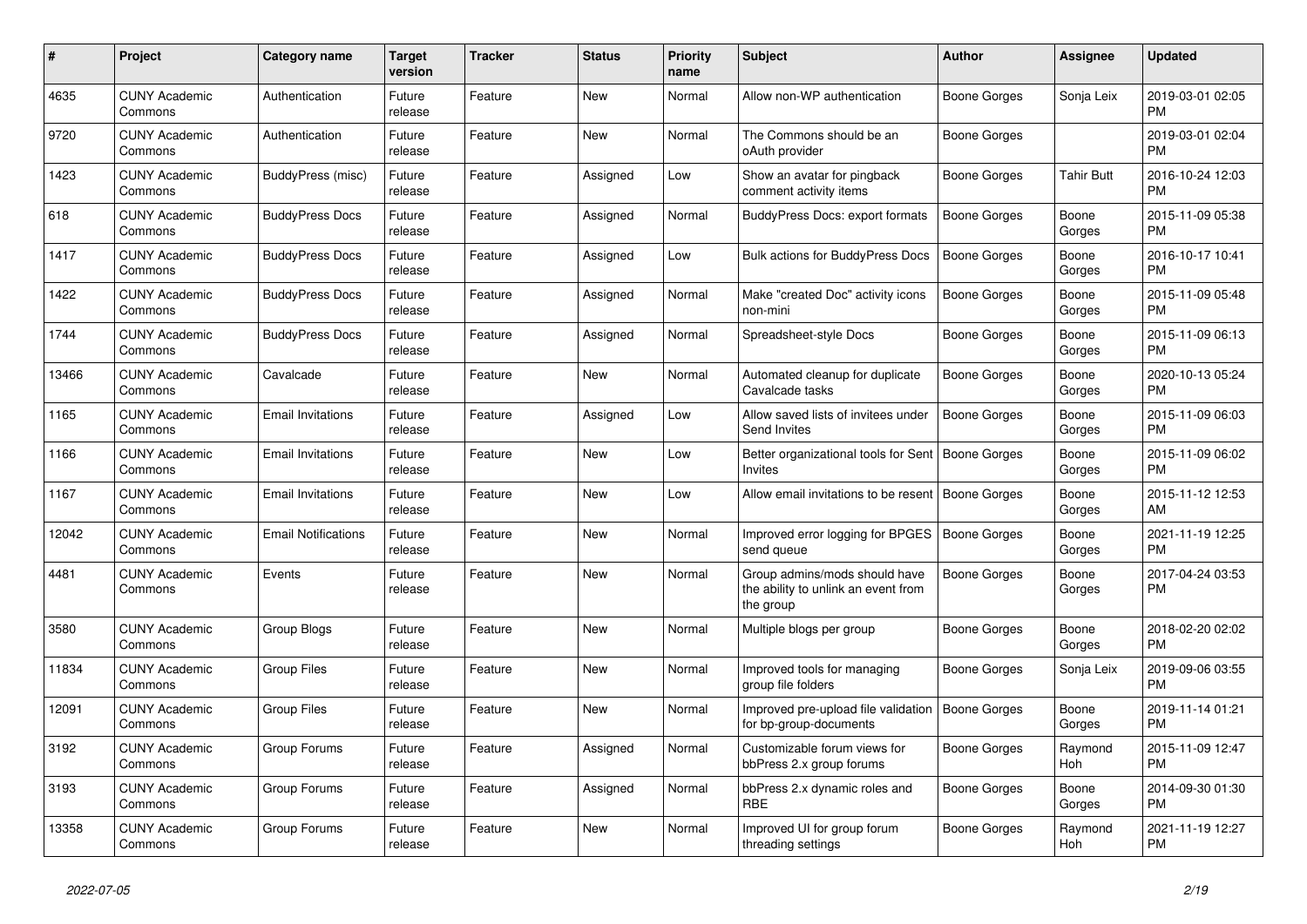| #     | Project                         | Category name                  | <b>Target</b><br>version | <b>Tracker</b> | <b>Status</b>        | <b>Priority</b><br>name | <b>Subject</b>                                                                             | Author              | <b>Assignee</b>     | <b>Updated</b>                |
|-------|---------------------------------|--------------------------------|--------------------------|----------------|----------------------|-------------------------|--------------------------------------------------------------------------------------------|---------------------|---------------------|-------------------------------|
| 14309 | <b>CUNY Academic</b><br>Commons | Group Library                  | Future<br>release        | Feature        | <b>New</b>           | Normal                  | Better handling of<br>bp_group_document file download<br>attempts when file is not present | <b>Boone Gorges</b> | Boone<br>Gorges     | 2021-11-19 12:28<br><b>PM</b> |
| 1983  | <b>CUNY Academic</b><br>Commons | Home Page                      | Future<br>release        | Feature        | Assigned             | Low                     | Media Library integration with<br>Featured Content plugin                                  | <b>Boone Gorges</b> | Dominic<br>Giglio   | 2014-03-17 10:34<br>AM        |
| 3230  | <b>CUNY Academic</b><br>Commons | Internal Tools and<br>Workflow | Not tracked              | Feature        | Assigned             | High                    | Scripts for quicker<br>provisioning/updating of<br>development environments                | <b>Boone Gorges</b> | Boone<br>Gorges     | 2016-01-26 04:54<br><b>PM</b> |
| 13891 | <b>CUNY Academic</b><br>Commons | Internal Tools and<br>Workflow | 2.1.0                    | Feature        | New                  | Normal                  | Migrate automated linting to<br>GitHub Actions                                             | Boone Gorges        | Jeremy Felt         | 2022-06-29 11:13<br>AM        |
| 15194 | <b>CUNY Academic</b><br>Commons | Internal Tools and<br>Workflow | 2.1.0                    | Feature        | New                  | Normal                  | PHPCS sniff for un-restored<br>switch_to_blog() calls                                      | <b>Boone Gorges</b> | Jeremy Felt         | 2022-05-26 10:45<br>AM        |
| 5234  | <b>CUNY Academic</b><br>Commons | Membership                     | Future<br>release        | Feature        | Assigned             | Normal                  | Write Unconfirmed patch for WP                                                             | Boone Gorges        | Boone<br>Gorges     | 2016-10-24 11:18<br>AM        |
| 3330  | <b>CUNY Academic</b><br>Commons | My Commons                     | Future<br>release        | Feature        | Assigned             | Normal                  | "Commons Information" tool                                                                 | <b>Boone Gorges</b> | Chris Stein         | 2014-09-22 08:46<br><b>PM</b> |
| 2832  | <b>CUNY Academic</b><br>Commons | <b>Public Portfolio</b>        | Future<br>release        | Feature        | Assigned             | Normal                  | Improve interface for (not)<br>auto-linking profile fields                                 | <b>Boone Gorges</b> | Chris Stein         | 2015-01-05 08:52<br><b>PM</b> |
| 3048  | <b>CUNY Academic</b><br>Commons | Public Portfolio               | Future<br>release        | Feature        | New                  | Low                     | Images for rich text profile fields                                                        | Boone Gorges        | Boone<br>Gorges     | 2014-02-19 12:56<br><b>PM</b> |
| 14184 | <b>CUNY Academic</b><br>Commons | <b>Public Portfolio</b>        | Future<br>release        | Feature        | <b>New</b>           | Normal                  | Centralized mechanism for storing<br>Campus affiliations                                   | <b>Boone Gorges</b> | Boone<br>Gorges     | 2022-01-04 11:35<br>AM        |
| 11945 | <b>CUNY Academic</b><br>Commons | Reckoning                      | Future<br>release        | Feature        | Reporter<br>Feedback | Normal                  | Add Comments bubble to<br>Reckoning views                                                  | Boone Gorges        | Boone<br>Gorges     | 2019-11-12 05:14<br><b>PM</b> |
| 308   | <b>CUNY Academic</b><br>Commons | Registration                   | Future<br>release        | Feature        | New                  | Normal                  | Group recommendations for<br>signup process                                                | Boone Gorges        | Samantha<br>Raddatz | 2015-11-09 05:07<br><b>PM</b> |
| 3002  | <b>CUNY Academic</b><br>Commons | Search                         | Future<br>release        | Feature        | Assigned             | Normal                  | Overhaul CAC search by using<br>external search appliance                                  | Boone Gorges        | Boone<br>Gorges     | 2020-07-15 03:05<br><b>PM</b> |
| 13048 | <b>CUNY Academic</b><br>Commons | Shortcodes and<br>embeds       | Future<br>release        | Feature        | <b>New</b>           | Normal                  | Jupyter Notebooks support                                                                  | Boone Gorges        |                     | 2020-07-14 11:46<br>AM        |
| 5489  | <b>CUNY Academic</b><br>Commons | Social Paper                   | Future<br>release        | Feature        | New                  | Normal                  | Asc/desc sorting for Social Paper<br>directories                                           | <b>Boone Gorges</b> |                     | 2016-04-21 10:06<br><b>PM</b> |
| 1508  | <b>CUNY Academic</b><br>Commons | WordPress (misc)               | Future<br>release        | Feature        | Assigned             | Normal                  | Share login cookies across<br>mapped domains                                               | <b>Boone Gorges</b> | Boone<br>Gorges     | 2012-07-02 12:12<br>PM        |
| 6332  | <b>CUNY Academic</b><br>Commons | WordPress (misc)               | Future<br>release        | Feature        | New                  | Normal                  | Allow uploaded files to be marked<br>as private in an ad hoc way                           | Boone Gorges        |                     | 2016-10-17 11:41<br><b>PM</b> |
| 10380 | <b>CUNY Academic</b><br>Commons | WordPress (misc)               | Future<br>release        | Feature        | In Progress          | Normal                  | Remove blacklisted plugins                                                                 | <b>Boone Gorges</b> |                     | 2022-04-26 12:00<br><b>PM</b> |
| 13835 | <b>CUNY Academic</b><br>Commons | WordPress (misc)               | Future<br>release        | Feature        | New                  | Normal                  | Allow OneSearch widget to have<br>'CUNY' as campus                                         | <b>Boone Gorges</b> | Boone<br>Gorges     | 2021-11-19 12:39<br><b>PM</b> |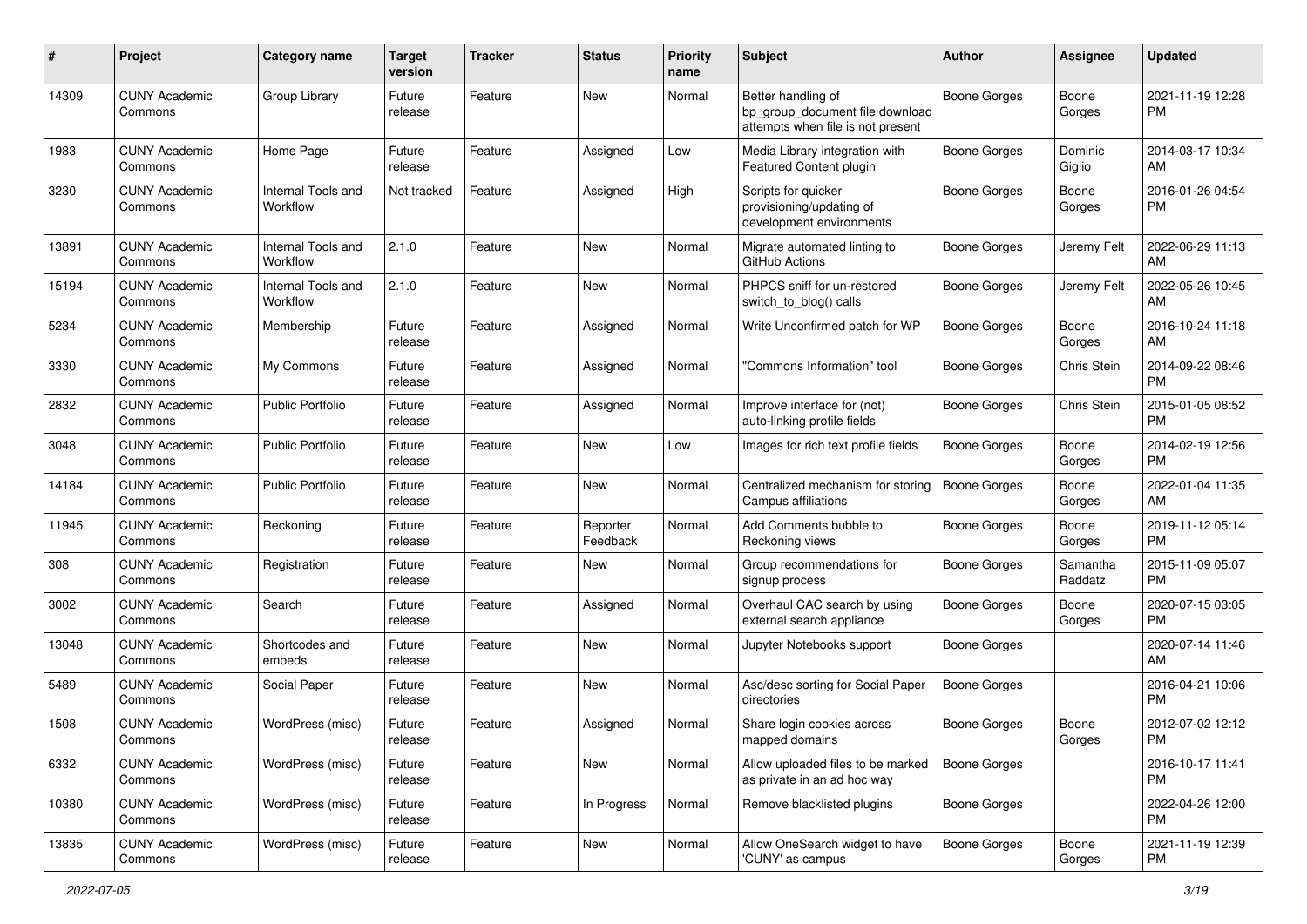| #     | Project                                                          | <b>Category name</b>        | <b>Target</b><br>version | <b>Tracker</b> | <b>Status</b>        | <b>Priority</b><br>name | <b>Subject</b>                                                   | <b>Author</b>      | Assignee                 | <b>Updated</b>                |
|-------|------------------------------------------------------------------|-----------------------------|--------------------------|----------------|----------------------|-------------------------|------------------------------------------------------------------|--------------------|--------------------------|-------------------------------|
| 10580 | <b>CUNY Academic</b><br>Commons                                  | Information<br>Architecture | Future<br>release        | Design/UX      | <b>New</b>           | Normal                  | Primary nav item review                                          | Boone Gorges       | Sara Cannon              | 2022-06-28 01:29<br><b>PM</b> |
| 1460  | <b>CUNY Academic</b><br>Commons                                  | Analytics                   | Future<br>release        | Feature        | Assigned             | Normal                  | <b>Update System Report</b>                                      | <b>Brian Foote</b> | Boone<br>Gorges          | 2015-11-09 06:13<br><b>PM</b> |
| 2881  | <b>CUNY Academic</b><br>Commons                                  | <b>Public Portfolio</b>     | Future<br>release        | Feature        | Assigned             | Normal                  | Redesign the UX for Profiles                                     | Chris Stein        | Chris Stein              | 2016-10-13 12:45<br><b>PM</b> |
| 2666  | <b>CUNY Academic</b><br>Commons                                  | About page                  | Not tracked              | Documentation  | Assigned             | Normal                  | <b>Update About Text</b>                                         | Chris Stein        | Luke Waltzer             | 2016-03-04 11:19<br>AM        |
| 3565  | <b>CUNY Academic</b><br>Commons                                  | My Commons                  | Not tracked              | Documentation  | New                  | Normal                  | Load Newest inconsistencies                                      | Chris Stein        | scott voth               | 2015-11-09 01:16<br><b>PM</b> |
| 860   | <b>CUNY Academic</b><br>Commons                                  | Design                      | Future<br>release        | Design/UX      | Assigned             | Normal                  | <b>Standardize Button Treatment</b><br><b>Across the Commons</b> | Chris Stein        | Chris Stein              | 2014-05-01 09:45<br>AM        |
| 3059  | <b>CUNY Academic</b><br>Commons                                  | Group Forums                | Future<br>release        | Design/UX      | <b>New</b>           | Normal                  | Forum Post Permissable Content<br><b>Explanatory Text</b>        | Chris Stein        | Chris Stein              | 2015-04-02 11:27<br>AM        |
| 13199 | <b>CUNY Academic</b><br>Commons                                  | Group Forums                | Future<br>release        | Feature        | <b>New</b>           | Normal                  | Favoring Groups over bbPress<br>plugin                           | Colin McDonald     | Colin<br><b>McDonald</b> | 2021-11-19 12:28<br><b>PM</b> |
| 13370 | <b>CUNY Academic</b><br>Commons                                  | Group Library               | Future<br>release        | Feature        | <b>New</b>           | Normal                  | Library bulk deletion and folder<br>editing                      | Colin McDonald     | Boone<br>Gorges          | 2020-10-13 10:41<br>AM        |
| 15210 | <b>CUNY Academic</b><br>Commons                                  | Analytics                   | Not tracked              | Design/UX      | New                  | Normal                  | Google Analytics improvements                                    | Colin McDonald     | Boone<br>Gorges          | 2022-05-24 10:47<br>AM        |
| 9729  | <b>CUNY Academic</b><br>Commons                                  | <b>SEO</b>                  | Not tracked              | Support        | <b>New</b>           | Normal                  | 503 Errors showing on<br>newlaborforum.cuny.edu                  | Diane Krauthamer   | Raymond<br>Hoh           | 2018-05-22 04:48<br><b>PM</b> |
| 3615  | <b>CUNY Academic</b><br>Commons                                  | Redmine                     | Not tracked              | Feature        | New                  | Low                     | Create Redmine issues via email                                  | Dominic Giglio     | Boone<br>Gorges          | 2017-11-16 11:36<br>AM        |
| 11968 | JustPublics@365<br>MediaCamp                                     |                             |                          | Feature        | New                  | Normal                  | Nanoscience Retractable Display<br>Unit                          | Donald Cherry      | Bonnie<br>Eissner        | 2021-02-19 08:50<br>AM        |
| 12062 | AD/O365 Transition<br>from NonMatric to<br>Matriculated Students |                             |                          | Feature        | In Progress          | Normal                  | create solution and console<br>project                           | Emilio Rodriguez   | Emilio<br>Rodriguez      | 2019-11-12 03:56<br><b>PM</b> |
| 13457 | <b>CUNY Academic</b><br>Commons                                  | Group Forums                | 2.0.3                    | Bug            | <b>New</b>           | High                    | Forum post not sending<br>notifications                          | Filipa Calado      | Raymond<br>Hoh           | 2022-06-29 11:32<br>AM        |
| 11649 | <b>CUNY Academic</b><br>Commons                                  | <b>WordPress Plugins</b>    | 2.0.3                    | Bug            | In Progress          | Normal                  | CC license displayed on every<br>page                            | Gina Cherry        | Raymond<br>Hoh           | 2022-06-29 11:32<br>AM        |
| 12004 | <b>CUNY Academic</b><br>Commons                                  |                             | Not tracked              | Support        | Reporter<br>Feedback | Normal                  | Notifications for spam blog<br>comments                          | Gina Cherry        | Raymond<br>Hoh           | 2019-11-01 12:05<br><b>PM</b> |
| 14842 | <b>CUNY Academic</b><br>Commons                                  |                             | Not tracked              | Support        | Reporter<br>Feedback | Normal                  | Question about widgets and block<br>editor                       | Gina Cherry        |                          | 2021-10-06 03:01<br><b>PM</b> |
| 11545 | <b>CUNY Academic</b><br>Commons                                  | <b>WordPress Plugins</b>    | Not tracked              | Support        | <b>New</b>           | Normal                  | <b>Twitter searches in WordPress</b>                             | Gina Cherry        | Matt Gold                | 2019-09-23 01:03<br><b>PM</b> |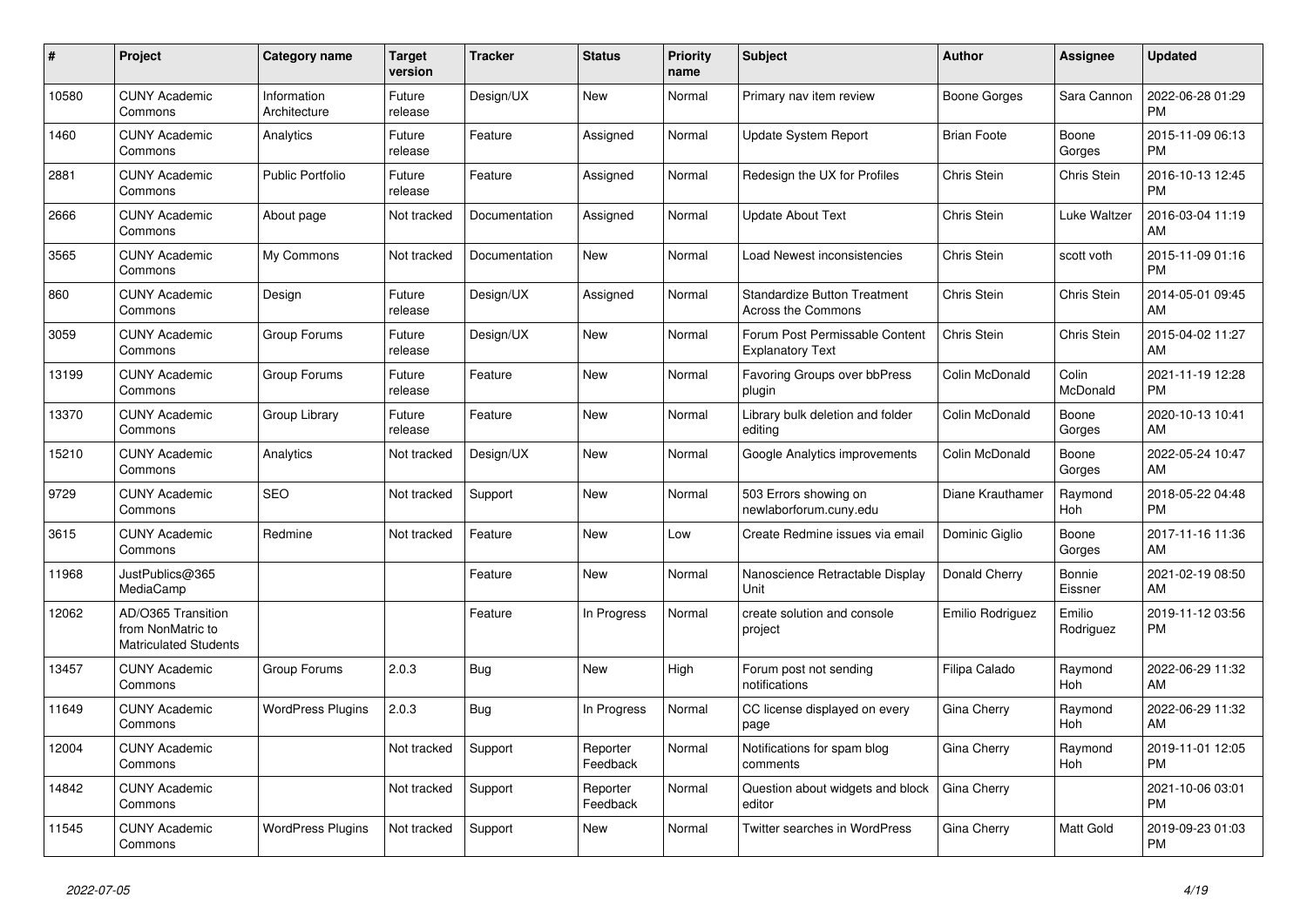| #     | Project                         | Category name            | <b>Target</b><br>version | <b>Tracker</b> | <b>Status</b>        | <b>Priority</b><br>name | <b>Subject</b>                                                               | <b>Author</b> | Assignee            | <b>Updated</b>                |
|-------|---------------------------------|--------------------------|--------------------------|----------------|----------------------|-------------------------|------------------------------------------------------------------------------|---------------|---------------------|-------------------------------|
| 3473  | <b>CUNY Academic</b><br>Commons | <b>User Experience</b>   | Future<br>release        | Feature        | Assigned             | Normal                  | Commons profile: Add help info<br>about "Positions" replacing "title"        | Keith Miyake  | Samantha<br>Raddatz | 2015-11-09 02:28<br><b>PM</b> |
| 6755  | <b>CUNY Academic</b><br>Commons | WordPress (misc)         | Future<br>release        | Bug            | <b>New</b>           | Normal                  | Cannot Deactivate Plugin                                                     | Laura Kane    |                     | 2016-11-16 01:12<br><b>PM</b> |
| 11879 | <b>CUNY Academic</b><br>Commons |                          | Not tracked              | Bug            | <b>New</b>           | Normal                  | Hypothesis comments appearing<br>on multiple, different pdfs across<br>blogs | Laurie Hurson | Laurie Hurson       | 2019-09-19 02:39<br><b>PM</b> |
| 14936 | <b>CUNY Academic</b><br>Commons |                          |                          | Bug            | <b>New</b>           | Normal                  | Commons websites blocked by<br>SPS campus network                            | Laurie Hurson |                     | 2021-11-03 03:57<br><b>PM</b> |
| 14940 | <b>CUNY Academic</b><br>Commons |                          |                          | Bug            | <b>New</b>           | Normal                  | Discrepancy between Commons<br>profile "sites" and actual # of sites         | Laurie Hurson |                     | 2021-11-08 11:09<br>AM        |
| 15757 | <b>CUNY Academic</b><br>Commons |                          |                          | <b>Bug</b>     | <b>New</b>           | Normal                  | Members # do not match                                                       | Laurie Hurson |                     | 2022-03-30 04:52<br><b>PM</b> |
| 12438 | <b>CUNY Academic</b><br>Commons | Courses                  | Not tracked              | Bug            | <b>New</b>           | Normal                  | Site appearing twice                                                         | Laurie Hurson | Boone<br>Gorges     | 2020-02-18 01:34<br><b>PM</b> |
| 16199 | <b>CUNY Academic</b><br>Commons | <b>Directories</b>       | 2.0.3                    | Bug            | <b>New</b>           | Normal                  | Removed "Semester" Filter from<br><b>Courses Directory</b>                   | Laurie Hurson | Boone<br>Gorges     | 2022-06-29 11:32<br>AM        |
| 9289  | <b>CUNY Academic</b><br>Commons | <b>WordPress Plugins</b> | Future<br>release        | Bug            | Reporter<br>Feedback | Normal                  | Email Users Plugin                                                           | Laurie Hurson | Boone<br>Gorges     | 2018-10-24 12:34<br><b>PM</b> |
| 11415 | <b>CUNY Academic</b><br>Commons | <b>WordPress Plugins</b> | Not tracked              | Bug            | Reporter<br>Feedback | Normal                  | <b>Blog Subscriptions in Jetpack</b>                                         | Laurie Hurson |                     | 2019-05-14 10:34<br>AM        |
| 11131 | <b>CUNY Academic</b><br>Commons |                          | Future<br>release        | Feature        | Reporter<br>Feedback | Normal                  | <b>Image Annotation Plugins</b>                                              | Laurie Hurson |                     | 2019-02-26 11:33<br>AM        |
| 15613 | <b>CUNY Academic</b><br>Commons |                          | 2.0.3                    | Feature        | Reporter<br>Feedback | Normal                  | Adding "Passster" plugin                                                     | Laurie Hurson |                     | 2022-06-29 11:32<br>AM        |
| 15923 | <b>CUNY Academic</b><br>Commons |                          | Not tracked              | Feature        | Reporter<br>Feedback | Normal                  | <b>Bellows Plugin Adjustments</b>                                            | Laurie Hurson |                     | 2022-04-20 10:10<br>AM        |
| 11789 | <b>CUNY Academic</b><br>Commons | Courses                  | Future<br>release        | Feature        | <b>New</b>           | Normal                  | Ability to remove item from<br>Courses list                                  | Laurie Hurson | Sonja Leix          | 2019-09-24 12:28<br><b>PM</b> |
| 13650 | <b>CUNY Academic</b><br>Commons | Group Library            | Future<br>release        | Feature        | New                  | Normal                  | Forum Attachments in Group<br>Library                                        | Laurie Hurson |                     | 2021-11-19 12:30<br><b>PM</b> |
| 12446 | <b>CUNY Academic</b><br>Commons | Groups (misc)            | Future<br>release        | Feature        | Reporter<br>Feedback | Normal                  | Toggle default site to group forum<br>posting                                | Laurie Hurson | Laurie Hurson       | 2020-03-10 11:57<br>AM        |
| 14787 | <b>CUNY Academic</b><br>Commons | Plugin Packages          | Future<br>release        | Feature        | <b>New</b>           | Normal                  | Creating a "Design" plugin<br>package                                        | Laurie Hurson | scott voth          | 2022-04-27 04:56<br><b>PM</b> |
| 12121 | <b>CUNY Academic</b><br>Commons | <b>WordPress Plugins</b> | 2.0.3                    | Feature        | Reporter<br>Feedback | Normal                  | Embedding H5P Iframes on<br><b>Commons Site</b>                              | Laurie Hurson | Boone<br>Gorges     | 2022-06-29 11:32<br>AM        |
| 12328 | <b>CUNY Academic</b><br>Commons |                          | Not tracked              | Support        | <b>New</b>           | Normal                  | Sign up Code for Non-CUNY<br>Faculty                                         | Laurie Hurson |                     | 2020-01-28 10:25<br>AM        |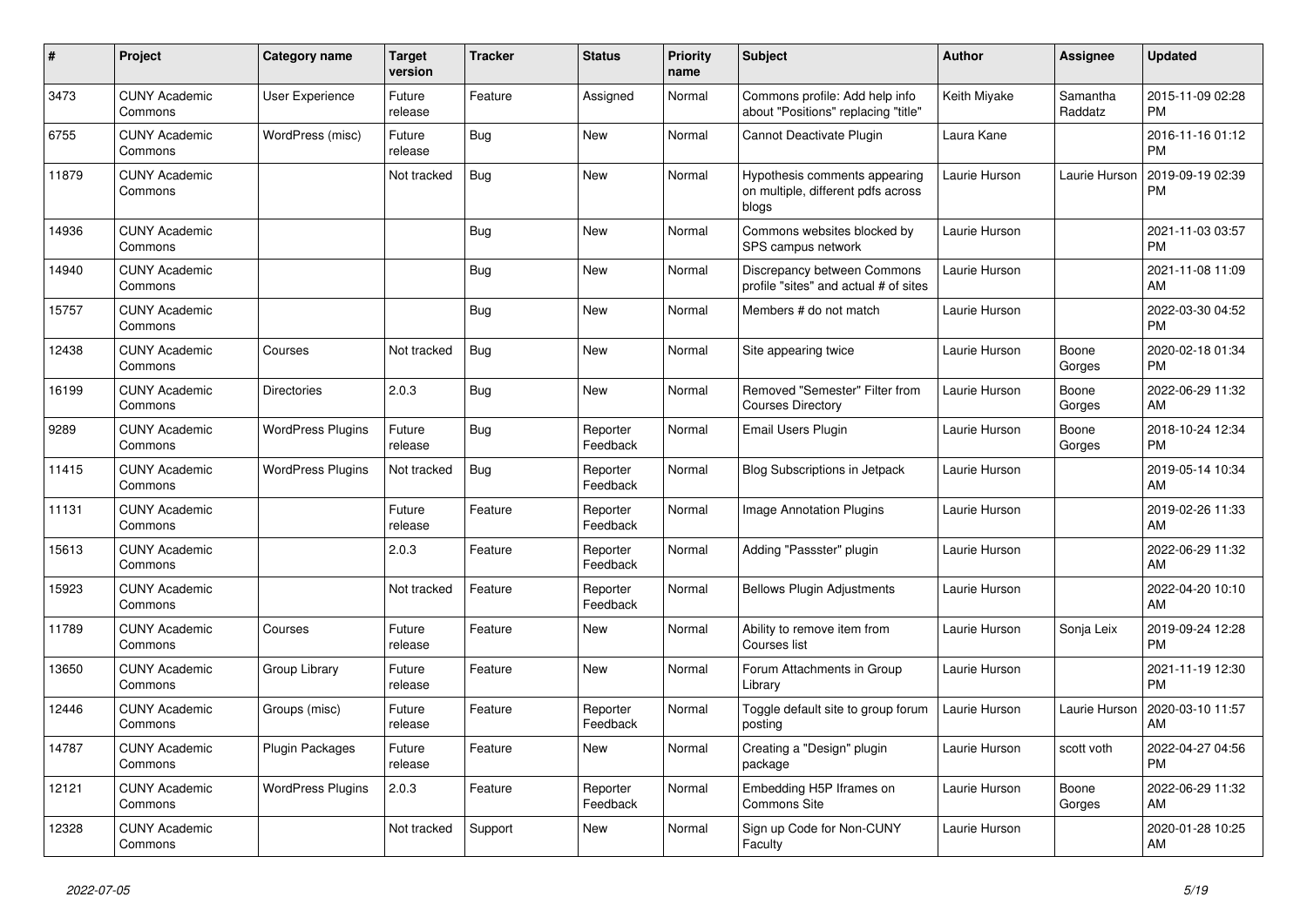| #     | Project                         | <b>Category name</b>      | <b>Target</b><br>version | <b>Tracker</b> | <b>Status</b>        | <b>Priority</b><br>name | <b>Subject</b>                                              | <b>Author</b> | Assignee            | <b>Updated</b>                |
|-------|---------------------------------|---------------------------|--------------------------|----------------|----------------------|-------------------------|-------------------------------------------------------------|---------------|---------------------|-------------------------------|
| 12484 | <b>CUNY Academic</b><br>Commons |                           | Not tracked              | Support        | Reporter<br>Feedback | Normal                  | Sign up Code for COIL Course<br>starting in March           | Laurie Hurson | Matt Gold           | 2020-03-02 02:26<br><b>PM</b> |
| 14538 | <b>CUNY Academic</b><br>Commons |                           | Not tracked              | Support        | Reporter<br>Feedback | Normal                  | <b>Weebly To Commons</b>                                    | Laurie Hurson |                     | 2021-09-14 10:47<br><b>AM</b> |
| 15176 | <b>CUNY Academic</b><br>Commons |                           | Not tracked              | Support        | Reporter<br>Feedback | Normal                  | Archiving Q Writing & Old<br>Wordpress Sites on the Commons | Laurie Hurson |                     | 2022-02-08 10:28<br>AM        |
| 14475 | <b>CUNY Academic</b><br>Commons |                           | Not tracked              | Publicity      | <b>New</b>           | Normal                  | <b>OER Showcase Page</b>                                    | Laurie Hurson | Laurie Hurson       | 2021-09-14 10:46<br>AM        |
| 14504 | <b>CUNY Academic</b><br>Commons |                           | Not tracked              | Publicity      | Reporter<br>Feedback | Normal                  | Adding showcases to home page<br>menu                       | Laurie Hurson | Boone<br>Gorges     | 2022-01-19 03:26<br><b>PM</b> |
| 11843 | <b>CUNY Academic</b><br>Commons | WordPress (misc)          | Future<br>release        | Design/UX      | <b>New</b>           | Normal                  | Tweaking the Gutenberg Editor<br>Interface                  | Laurie Hurson |                     | 2022-04-26 12:00<br><b>PM</b> |
| 9060  | <b>CUNY Academic</b><br>Commons | Commons In A Box          | Not tracked              | Bug            | Hold                 | Normal                  | Problems with CBox image library<br>/ upload                | Lisa Rhody    | Raymond<br>Hoh      | 2018-01-10 03:26<br><b>PM</b> |
| 2325  | <b>CUNY Academic</b><br>Commons | BuddyPress (misc)         | Future<br>release        | Feature        | Assigned             | Low                     | Profile should have separate fields<br>for first/last names | local admin   | Boone<br>Gorges     | 2015-11-09 06:09<br><b>PM</b> |
| 2610  | <b>CUNY Academic</b><br>Commons | Group Invitations         | Future<br>release        | Feature        | Assigned             | Low                     | Request: Custom invitation<br>message to group invites      | local admin   | Boone<br>Gorges     | 2015-11-09 06:13<br><b>PM</b> |
| 2175  | <b>CUNY Academic</b><br>Commons | WordPress (misc)          | Not tracked              | Support        | Assigned             | Normal                  | Subscibe 2 vs. Jetpack<br>subscription options              | local admin   | Matt Gold           | 2016-01-26 04:58<br>PM        |
| 2612  | <b>CUNY Academic</b><br>Commons |                           | Not tracked              | Publicity      | Assigned             | Normal                  | Pinterest site for the Commons                              | local admin   | Sarah<br>Morgano    | 2016-03-04 11:19<br>AM        |
| 6644  | <b>CUNY Academic</b><br>Commons |                           | Not tracked              | Bug            | Reporter<br>Feedback | High                    | White Screen at Login Pge                                   | Luke Waltzer  | Raymond<br>Hoh      | 2016-11-21 10:34<br><b>PM</b> |
| 5317  | <b>CUNY Academic</b><br>Commons | Group Blogs               | Not tracked              | <b>Bug</b>     | Reporter<br>Feedback | Normal                  | Notifications of New Post Didn't<br>Come                    | Luke Waltzer  | Samantha<br>Raddatz | 2016-03-21 10:41<br><b>PM</b> |
| 5268  | <b>CUNY Academic</b><br>Commons | Group Forums              | Future<br>release        | Bug            | Assigned             | Normal                  | Long-time to post to multiple<br>groups                     | Luke Waltzer  | Daniel Jones        | 2016-09-07 06:31<br><b>PM</b> |
| 7928  | <b>CUNY Academic</b><br>Commons | Group Forums              | Not tracked              | <b>Bug</b>     | New                  | Normal                  | Duplicate Forum post                                        | Luke Waltzer  | Raymond<br>Hoh      | 2017-04-11 09:27<br><b>PM</b> |
| 13430 | <b>CUNY Academic</b><br>Commons | Reply By Email            | Not tracked              | <b>Bug</b>     | New                  | Normal                  | Delay in RBE                                                | Luke Waltzer  | Raymond<br>Hoh      | 2020-10-13 11:16<br>AM        |
| 7981  | <b>CUNY Academic</b><br>Commons | Social Paper              | Future<br>release        | Bug            | New                  | Normal                  | Social Paper comments should<br>not go to spam              | Luke Waltzer  | Boone<br>Gorges     | 2018-04-16 03:52<br><b>PM</b> |
| 6356  | <b>CUNY Academic</b><br>Commons | <b>WordPress Plugins</b>  | Future<br>release        | Bug            | Reporter<br>Feedback | Low                     | Should Subscribe2 be<br>deprecated?                         | Luke Waltzer  |                     | 2017-03-20 12:20<br><b>PM</b> |
| 6078  | <b>CUNY Academic</b><br>Commons | <b>Blogs (BuddyPress)</b> | Future<br>release        | Feature        | <b>New</b>           | Normal                  | <b>Explore Adding Network Blog</b><br>Metadata Plugin       | Luke Waltzer  | Luke Waltzer        | 2016-10-11 10:29<br>PM        |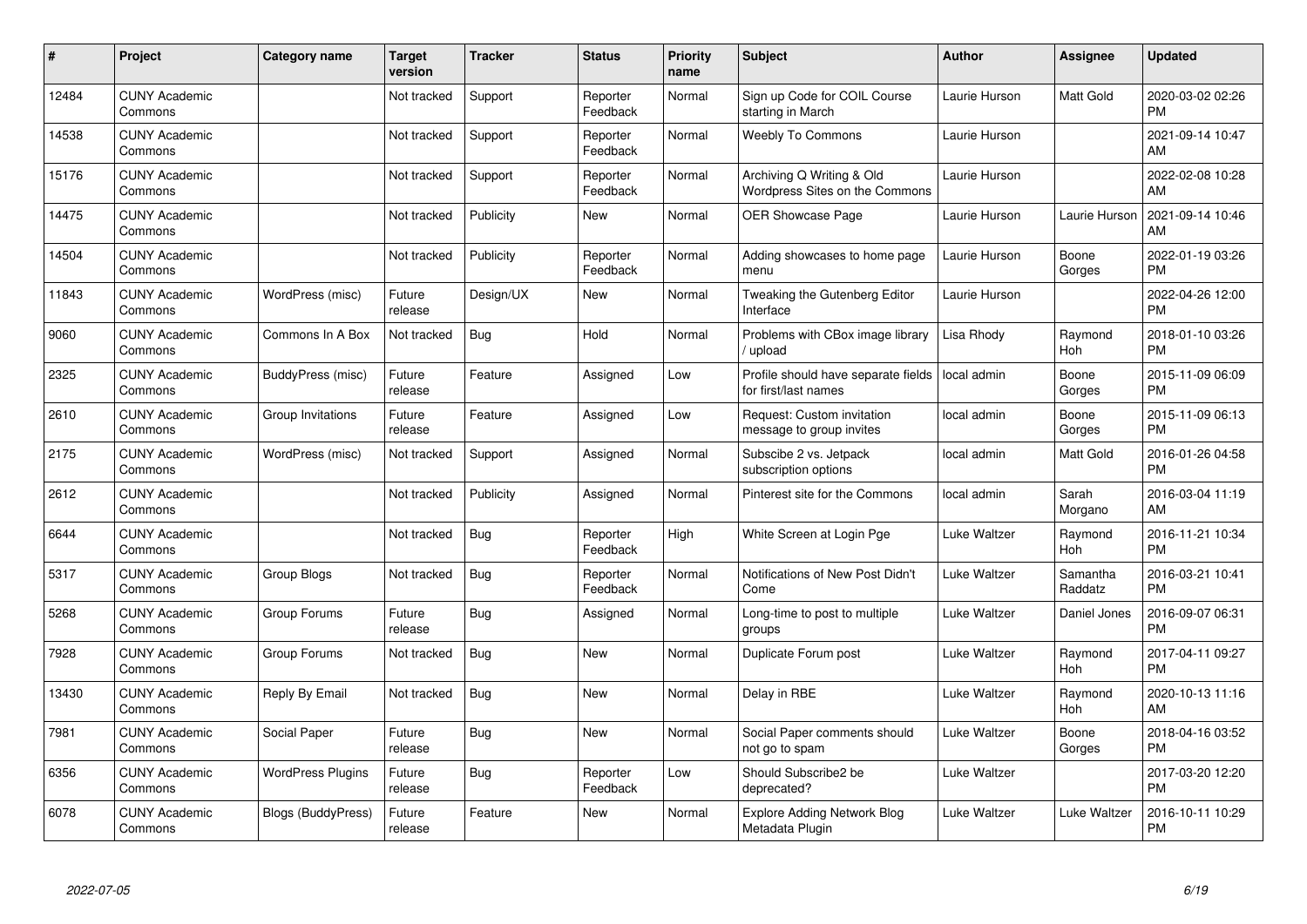| #     | Project                         | <b>Category name</b>       | <b>Target</b><br>version | <b>Tracker</b> | <b>Status</b>        | <b>Priority</b><br>name | <b>Subject</b>                                                                                | Author          | <b>Assignee</b>     | <b>Updated</b>                |
|-------|---------------------------------|----------------------------|--------------------------|----------------|----------------------|-------------------------|-----------------------------------------------------------------------------------------------|-----------------|---------------------|-------------------------------|
| 8835  | <b>CUNY Academic</b><br>Commons | Blogs (BuddyPress)         | Future<br>release        | Feature        | New                  | Normal                  | Extend cuny is shortlinks to sites                                                            | Luke Waltzer    | Boone<br>Gorges     | 2022-04-26 11:59<br>AM        |
| 6389  | <b>CUNY Academic</b><br>Commons | <b>BuddyPress Docs</b>     | Future<br>release        | Feature        | New                  | Low                     | Make Discussion Area Visible<br>When Editing a Doc                                            | Luke Waltzer    | Boone<br>Gorges     | 2016-10-21 04:16<br><b>PM</b> |
| 9895  | <b>CUNY Academic</b><br>Commons | Onboarding                 | Future<br>release        | Feature        | Assigned             | Normal                  | Add "Accept Invitation"<br>link/button/function to Group<br>and/or Site invitation emails?    | Luke Waltzer    | Boone<br>Gorges     | 2018-06-07 12:42<br><b>PM</b> |
| 5225  | <b>CUNY Academic</b><br>Commons | Registration               | Future<br>release        | Feature        | Assigned             | Normal                  | On-boarding Issues                                                                            | Luke Waltzer    | Samantha<br>Raddatz | 2016-02-12 02:58<br><b>PM</b> |
| 9211  | <b>CUNY Academic</b><br>Commons | <b>WordPress Plugins</b>   | Future<br>release        | Support        | Reporter<br>Feedback | Normal                  | Auto-Role Setting in Forum Plugin<br><b>Causing Some Confusion</b>                            | Luke Waltzer    | Boone<br>Gorges     | 2018-03-13 11:44<br>AM        |
| 7624  | <b>CUNY Academic</b><br>Commons | <b>BuddyPress (misc)</b>   | Future<br>release        | Design/UX      | New                  | Normal                  | <b>BP Notifications</b>                                                                       | Luke Waltzer    | Paige Dupont        | 2017-02-08 10:43<br><b>PM</b> |
| 6392  | <b>CUNY Academic</b><br>Commons | Group Forums               | Future<br>release        | Design/UX      | Assigned             | Low                     | Composition/Preview Panes in<br>Forum Posts                                                   | Luke Waltzer    | Paige Dupont        | 2016-10-21 04:26<br><b>PM</b> |
| 7828  | <b>CUNY Academic</b><br>Commons |                            | Not tracked              | Feature        | Assigned             | Normal                  | Theme Assessment 2017                                                                         | Margaret Galvan | Margaret<br>Galvan  | 2017-05-02 10:41<br><b>PM</b> |
| 8211  | <b>CUNY Academic</b><br>Commons | <b>WordPress Themes</b>    | Future<br>release        | Feature        | New                  | Normal                  | Theme Suggestions: Material<br>Design-Inspired Themes                                         | Margaret Galvan | Margaret<br>Galvan  | 2017-08-07 02:48<br><b>PM</b> |
| 8078  | <b>CUNY Academic</b><br>Commons | <b>WordPress Plugins</b>   | Future<br>release        | System Upgrade | Assigned             | Normal                  | <b>CommentPress Updates</b>                                                                   | Margaret Galvan | Christian<br>Wach   | 2017-05-08 03:49<br><b>PM</b> |
| 11971 | <b>CUNY Academic</b><br>Commons | <b>Email Notifications</b> | Future<br>release        | Bug            | Reporter<br>Feedback | Low                     | Pictures obscured in emailed post<br>notifications                                            | Marilyn Weber   | Raymond<br>Hoh      | 2019-11-21 01:14<br><b>PM</b> |
| 9835  | <b>CUNY Academic</b><br>Commons | Group Forums               | Future<br>release        | Bug            | Assigned             | Normal                  | add a "like" function?                                                                        | Marilyn Weber   | <b>Erik Trainer</b> | 2018-06-05 01:49<br><b>PM</b> |
| 13328 | <b>CUNY Academic</b><br>Commons | Group Forums               | Not tracked              | Bug            | Reporter<br>Feedback | Normal                  | cross-posting in two related<br>groups                                                        | Marilyn Weber   | Raymond<br>Hoh      | 2020-09-15 10:39<br><b>PM</b> |
| 5282  | <b>CUNY Academic</b><br>Commons | Social Paper               | Future<br>release        | Bug            | New                  | Normal                  | Replying via email directs to paper<br>but not individual comment.                            | Marilyn Weber   | Raymond<br>Hoh      | 2016-03-02 01:48<br><b>PM</b> |
| 12360 | <b>CUNY Academic</b><br>Commons | <b>WordPress Themes</b>    | Not tracked              | <b>Bug</b>     | Reporter<br>Feedback | Normal                  | site just says "DANTE We are<br>currently in maintenance mode,<br>please check back shortly." | Marilyn Weber   |                     | 2020-02-04 12:13<br><b>PM</b> |
| 13912 | <b>CUNY Academic</b><br>Commons |                            | Not tracked              | Feature        | Hold                 | Low                     | posting "missed schedule"                                                                     | Marilyn Weber   |                     | 2021-02-23 10:46<br>AM        |
| 5992  | <b>CUNY Academic</b><br>Commons | <b>Email Notifications</b> | Future<br>release        | Feature        | New                  | Normal                  | Changing the From line of<br>autogenerated blog emails                                        | Marilyn Weber   |                     | 2018-09-27 05:19<br>PM        |
| 5050  | <b>CUNY Academic</b><br>Commons | Social Paper               | Future<br>release        | Feature        | New                  | Low                     | Making comments visible in SP<br>editing mode (SP suggestion #1)                              | Marilyn Weber   | Samantha<br>Raddatz | 2019-09-17 11:10<br><b>PM</b> |
| 5052  | <b>CUNY Academic</b><br>Commons | Social Paper               | Future<br>release        | Feature        | New                  | Low                     | Sentence by sentence or line by<br>line comments (SP suggestion #3)                           | Marilyn Weber   | Boone<br>Gorges     | 2016-02-11 10:24<br>PM        |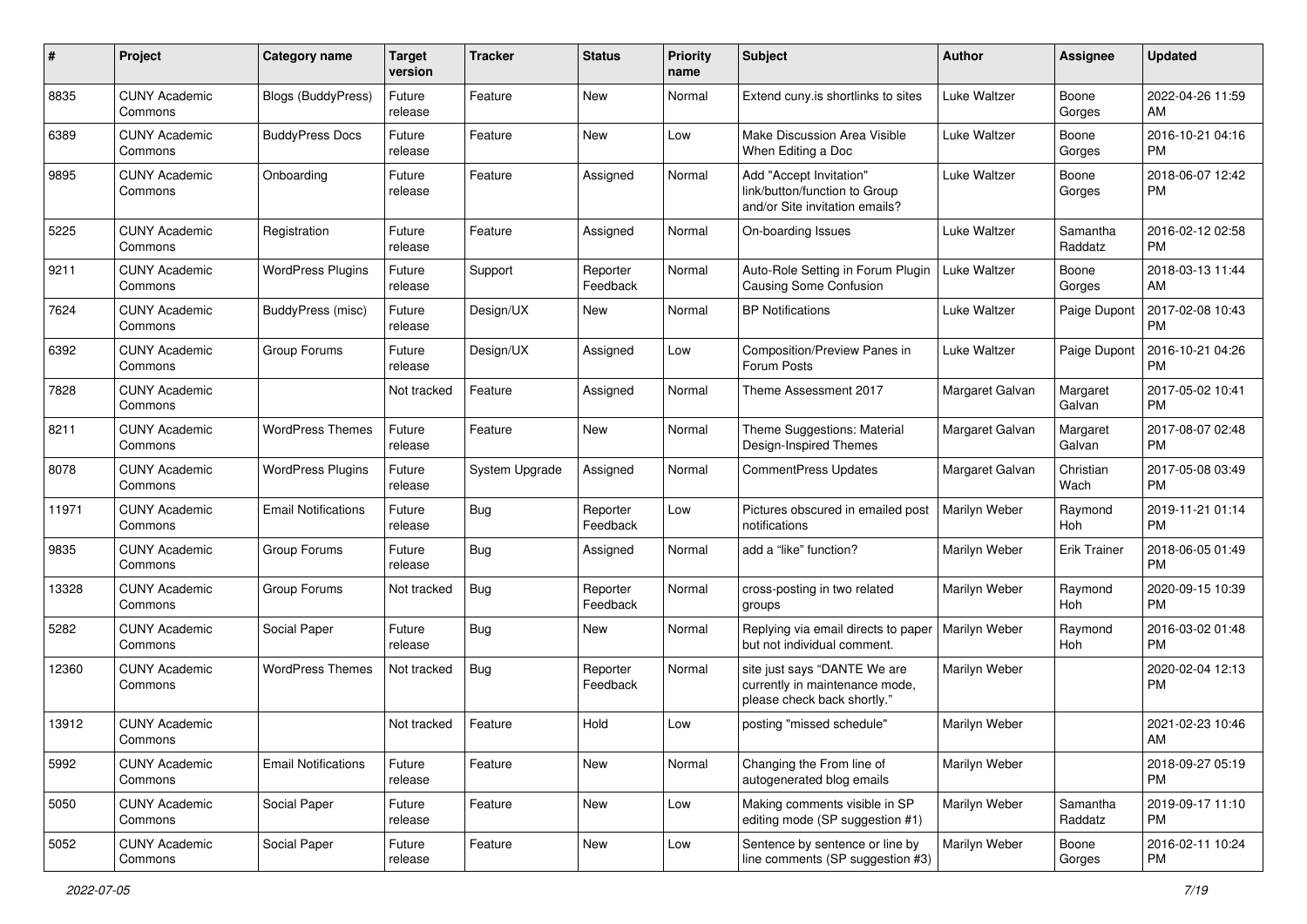| #     | Project                         | Category name | <b>Target</b><br>version | <b>Tracker</b> | <b>Status</b>        | <b>Priority</b><br>name | <b>Subject</b>                                                                                                                                        | <b>Author</b> | Assignee            | <b>Updated</b>                |
|-------|---------------------------------|---------------|--------------------------|----------------|----------------------|-------------------------|-------------------------------------------------------------------------------------------------------------------------------------------------------|---------------|---------------------|-------------------------------|
| 5053  | <b>CUNY Academic</b><br>Commons | Social Paper  | Future<br>release        | Feature        | <b>New</b>           | Low                     | Scrollable menu to add readers<br>(SP suggestion #4)                                                                                                  | Marilyn Weber | Samantha<br>Raddatz | 2016-04-21 05:21<br><b>PM</b> |
| 5058  | <b>CUNY Academic</b><br>Commons | Social Paper  | Future<br>release        | Feature        | <b>New</b>           | Low                     | Can there be a clearer signal that<br>even when comments have<br>already been made you add<br>comments by clicking on the side?<br>(SP suggestion #5) | Marilyn Weber | Samantha<br>Raddatz | 2016-02-11 10:24<br><b>PM</b> |
| 5199  | <b>CUNY Academic</b><br>Commons | Social Paper  | Future<br>release        | Feature        | <b>New</b>           | Normal                  | add tables to the SP editor                                                                                                                           | Marilyn Weber |                     | 2016-10-24 11:27<br>AM        |
| 5205  | <b>CUNY Academic</b><br>Commons | Social Paper  | Future<br>release        | Feature        | <b>New</b>           | Normal                  | Social Paper folders                                                                                                                                  | Marilyn Weber |                     | 2016-02-11 10:24<br><b>PM</b> |
| 5397  | <b>CUNY Academic</b><br>Commons | Social Paper  | Future<br>release        | Feature        | <b>New</b>           | Normal                  | frustrating to have to<br>enable/disable in SP                                                                                                        | Marilyn Weber | Samantha<br>Raddatz | 2016-04-20 03:39<br><b>PM</b> |
| 8607  | <b>CUNY Academic</b><br>Commons |               | Not tracked              | Support        | <b>New</b>           | Normal                  | Paypal?                                                                                                                                               | Marilyn Weber | Matt Gold           | 2018-05-15 01:37<br><b>PM</b> |
| 9207  | <b>CUNY Academic</b><br>Commons |               | Future<br>release        | Support        | Reporter<br>Feedback | Normal                  | display dashboards made in<br>Tableau?                                                                                                                | Marilyn Weber | Boone<br>Gorges     | 2018-04-10 10:42<br>AM        |
| 10657 | <b>CUNY Academic</b><br>Commons |               | Not tracked              | Support        | Reporter<br>Feedback | Normal                  | child theme problems                                                                                                                                  | Marilyn Weber |                     | 2018-11-08 01:19<br><b>PM</b> |
| 11149 | <b>CUNY Academic</b><br>Commons |               | Not tracked              | Support        | Reporter<br>Feedback | Normal                  | comments getting blocked                                                                                                                              | Marilyn Weber | Raymond<br>Hoh      | 2019-03-26 11:40<br>AM        |
| 11509 | <b>CUNY Academic</b><br>Commons |               | Not tracked              | Support        | Reporter<br>Feedback | Normal                  | deleted Page causing a Menu<br>problem?                                                                                                               | Marilyn Weber |                     | 2019-06-04 09:54<br>AM        |
| 11519 | <b>CUNY Academic</b><br>Commons |               | Not tracked              | Support        | Assigned             | Normal                  | comment option not appearing                                                                                                                          | Marilyn Weber |                     | 2019-09-24 10:28<br>AM        |
| 11771 | <b>CUNY Academic</b><br>Commons |               | Not tracked              | Support        | Reporter<br>Feedback | Normal                  | post displays in sections                                                                                                                             | Marilyn Weber |                     | 2019-08-20 10:34<br>AM        |
| 11787 | <b>CUNY Academic</b><br>Commons |               | Not tracked              | Support        | Reporter<br>Feedback | Normal                  | automated comments notifications<br>on ZenDesk                                                                                                        | Marilyn Weber |                     | 2019-08-26 06:18<br><b>PM</b> |
| 11848 | <b>CUNY Academic</b><br>Commons |               | Not tracked              | Support        | Hold                 | Normal                  | a Dean of Faculty wants to share<br>a large file                                                                                                      | Marilyn Weber |                     | 2019-09-24 08:44<br>AM        |
| 12352 | <b>CUNY Academic</b><br>Commons |               | Not tracked              | Support        | New                  | Normal                  | "posts list" page builder block<br>option                                                                                                             | Marilyn Weber |                     | 2020-02-03 01:29<br><b>PM</b> |
| 13034 | <b>CUNY Academic</b><br>Commons |               | Not tracked              | Support        | Reporter<br>Feedback | Normal                  | a site is asking people to join the<br>Commons to get a download                                                                                      | Marilyn Weber |                     | 2020-07-12 07:23<br>AM        |
| 13255 | <b>CUNY Academic</b><br>Commons |               | Not tracked              | Support        | Reporter<br>Feedback | Normal                  | Accessibility problems                                                                                                                                | Marilyn Weber |                     | 2020-09-01 05:48<br><b>PM</b> |
| 13286 | <b>CUNY Academic</b><br>Commons |               | Not tracked              | Support        | <b>New</b>           | Normal                  | problem connecting with<br>WordPress app                                                                                                              | Marilyn Weber | Raymond<br>Hoh      | 2020-09-08 11:16<br>AM        |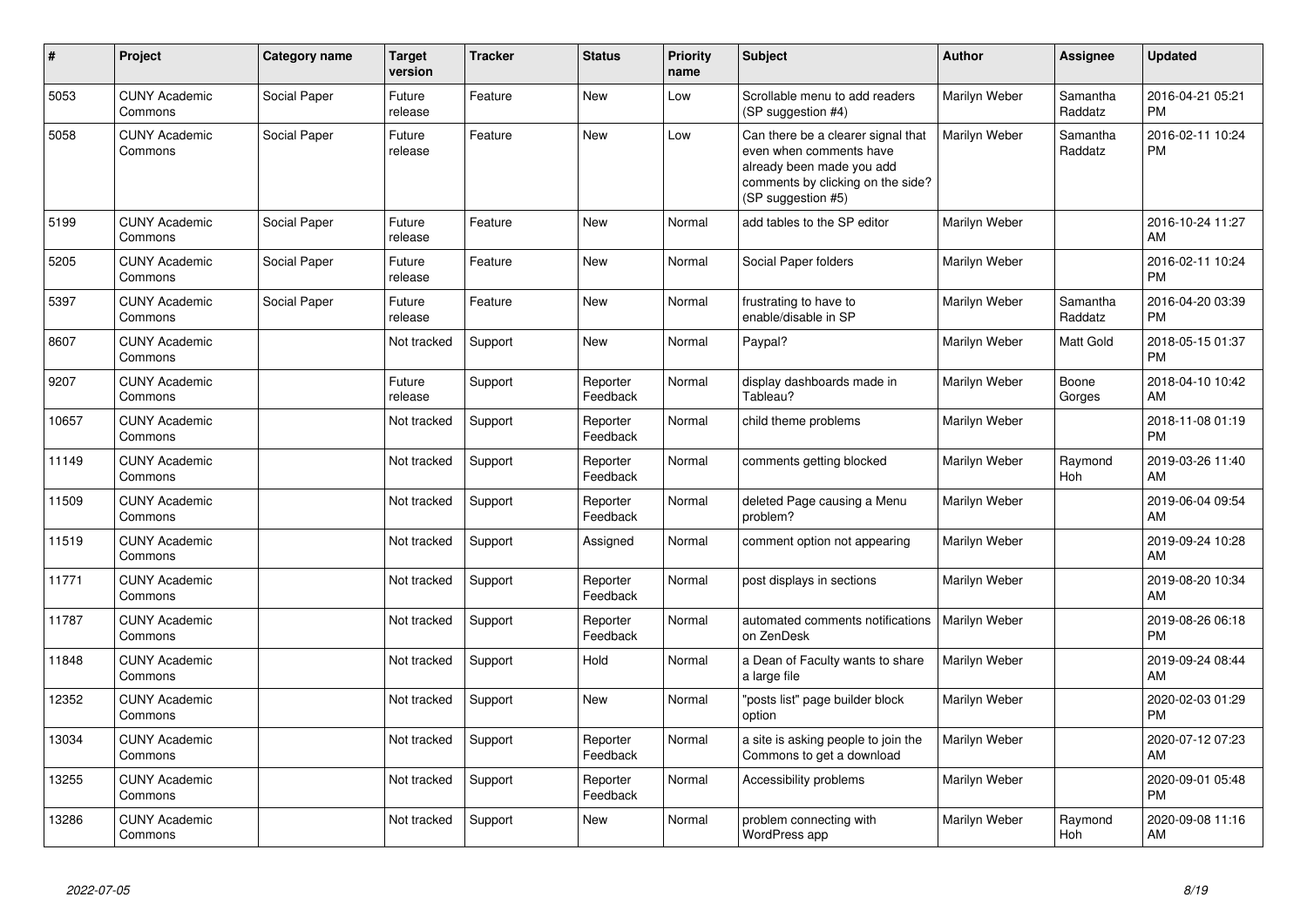| ∦     | Project                         | Category name             | <b>Target</b><br>version | <b>Tracker</b> | <b>Status</b>        | <b>Priority</b><br>name | <b>Subject</b>                                                    | <b>Author</b> | <b>Assignee</b>  | <b>Updated</b>                |
|-------|---------------------------------|---------------------------|--------------------------|----------------|----------------------|-------------------------|-------------------------------------------------------------------|---------------|------------------|-------------------------------|
| 14398 | <b>CUNY Academic</b><br>Commons |                           | Not tracked              | Support        | Reporter<br>Feedback | Normal                  | Events plug-in notification problem                               | Marilyn Weber |                  | 2021-05-11 11:21<br>AM        |
| 14784 | <b>CUNY Academic</b><br>Commons |                           |                          | Support        | Reporter<br>Feedback | Normal                  | User report of logo problem when<br>using Customizer theme        | Marilyn Weber |                  | 2021-09-17 10:25<br>AM        |
| 14900 | <b>CUNY Academic</b><br>Commons |                           | Not tracked              | Support        | Reporter<br>Feedback | Normal                  | previous theme?                                                   | Marilyn Weber |                  | 2021-10-25 10:31<br>AM        |
| 15045 | <b>CUNY Academic</b><br>Commons |                           |                          | Support        | <b>New</b>           | Normal                  | no result for KCeL in the search<br>box on the commons            | Marilyn Weber |                  | 2021-12-10 11:29<br>AM        |
| 15169 | <b>CUNY Academic</b><br>Commons |                           | 2.0.3                    | Support        | Reporter<br>Feedback | Normal                  | new Prelude website zipfiles for<br>custom theme and other files. | Marilyn Weber |                  | 2022-06-29 11:32<br>AM        |
| 15260 | <b>CUNY Academic</b><br>Commons |                           |                          | Support        | Reporter<br>Feedback | Normal                  | Diacritical markings   European<br><b>Stages</b>                  | Marilyn Weber |                  | 2022-02-04 08:16<br><b>AM</b> |
| 15370 | <b>CUNY Academic</b><br>Commons |                           |                          | Support        | Reporter<br>Feedback | Normal                  | All-in-One Event Calendar?                                        | Marilyn Weber |                  | 2022-02-17 11:03<br>AM        |
| 15565 | <b>CUNY Academic</b><br>Commons |                           |                          | Support        | <b>New</b>           | Normal                  | Events - send updates to an email<br>listserv                     | Marilyn Weber |                  | 2022-03-10 01:06<br><b>PM</b> |
| 15655 | <b>CUNY Academic</b><br>Commons |                           | 2.0.3                    | Support        | Reporter<br>Feedback | Normal                  | Event Aggregator plugin?                                          | Marilyn Weber |                  | 2022-06-29 11:32<br>AM        |
| 15685 | <b>CUNY Academic</b><br>Commons |                           |                          | Support        | <b>New</b>           | High                    | problem with chrome?                                              | Marilyn Weber |                  | 2022-04-25 03:40<br><b>PM</b> |
| 15816 | <b>CUNY Academic</b><br>Commons |                           | Not tracked              | Support        | <b>New</b>           | Normal                  | slow loading at SPS                                               | Marilyn Weber |                  | 2022-04-05 01:26<br><b>PM</b> |
| 16099 | <b>CUNY Academic</b><br>Commons |                           |                          | Support        | Reporter<br>Feedback | Normal                  | request for Newsletter Glue                                       | Marilyn Weber |                  | 2022-05-13 12:14<br><b>PM</b> |
| 16110 | <b>CUNY Academic</b><br>Commons |                           |                          | Support        | Reporter<br>Feedback | Normal                  | remove Creative Commons<br>license from pages?                    | Marilyn Weber | Raymond<br>Hoh   | 2022-05-17 06:11<br><b>PM</b> |
| 12350 | <b>CUNY Academic</b><br>Commons | <b>Blogs (BuddyPress)</b> | Not tracked              | Support        | Reporter<br>Feedback | Normal                  | URL creation problem                                              | Marilyn Weber |                  | 2020-02-03 11:27<br><b>AM</b> |
| 12382 | <b>CUNY Academic</b><br>Commons | Membership                | Not tracked              | Support        | New                  | Normal                  | Email request change                                              | Marilyn Weber | Marilyn<br>Weber | 2020-02-06 12:56<br><b>PM</b> |
| 10273 | <b>CUNY Academic</b><br>Commons | Registration              | Not tracked              | Support        | Reporter<br>Feedback | Normal                  | users combining CF and campus<br>address                          | Marilyn Weber |                  | 2019-09-18 10:58<br><b>AM</b> |
| 13975 | <b>CUNY Academic</b><br>Commons | Social Paper              | Not tracked              | Support        | Reporter<br>Feedback | Normal                  | can't approve comments on Social<br>Paper paper                   | Marilyn Weber |                  | 2021-02-12 09:33<br><b>AM</b> |
| 14074 | <b>CUNY Academic</b><br>Commons | WordPress (misc)          | Not tracked              | Support        | Reporter<br>Feedback | Normal                  | page password protection problem                                  | Marilyn Weber |                  | 2021-03-02 11:03<br>AM        |
| 12741 | <b>CUNY Academic</b><br>Commons | <b>WordPress Plugins</b>  | Not tracked              | Support        | Reporter<br>Feedback | Normal                  | Tableau Public Viz Block                                          | Marilyn Weber | Raymond<br>Hoh   | 2020-05-12 11:00<br>AM        |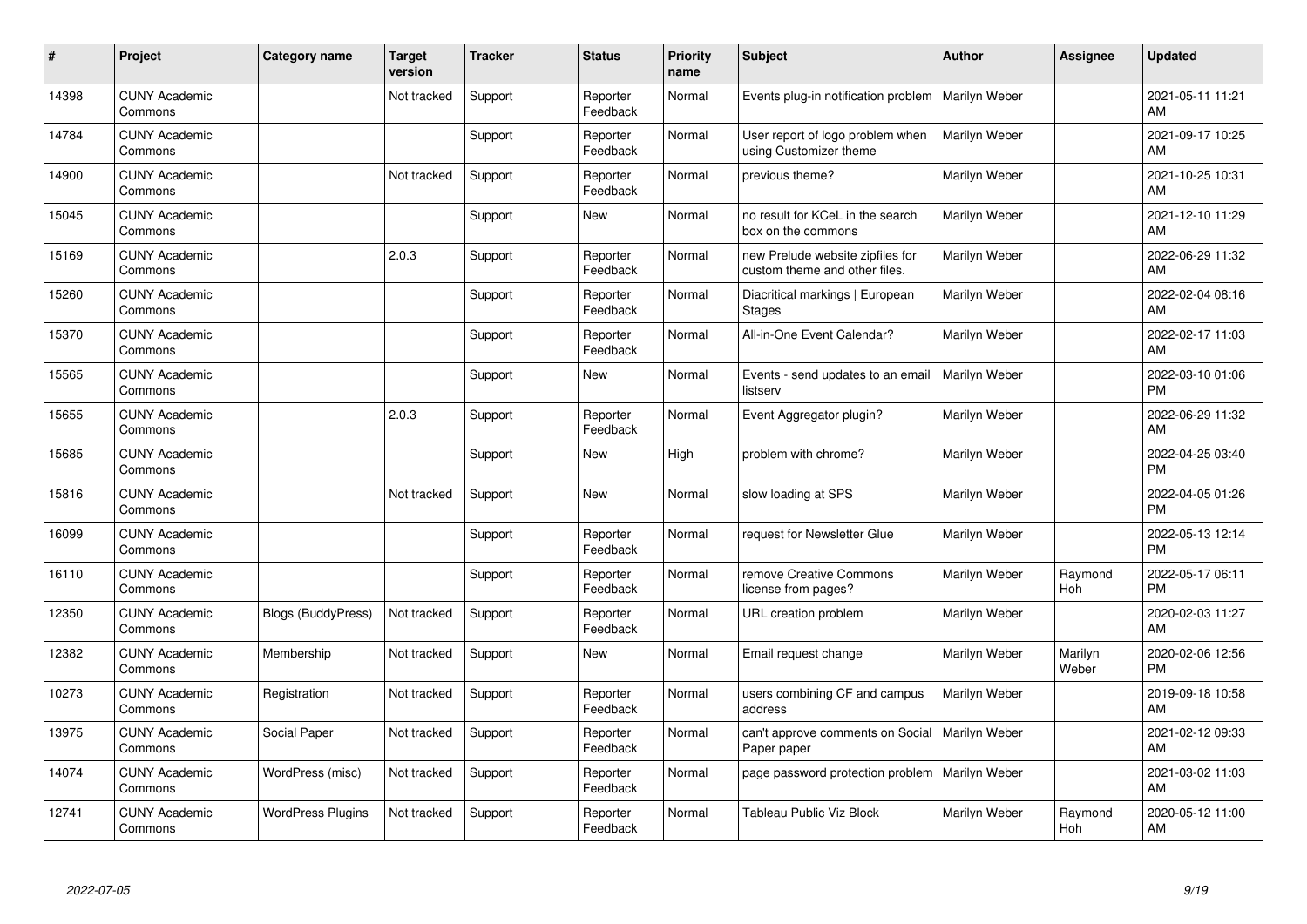| #     | <b>Project</b>                  | Category name              | <b>Target</b><br>version | <b>Tracker</b> | <b>Status</b>        | <b>Priority</b><br>name | <b>Subject</b>                                                        | <b>Author</b>      | Assignee        | <b>Updated</b>                |
|-------|---------------------------------|----------------------------|--------------------------|----------------|----------------------|-------------------------|-----------------------------------------------------------------------|--------------------|-----------------|-------------------------------|
| 14911 | <b>CUNY Academic</b><br>Commons | <b>WordPress Themes</b>    | Not tracked              | Support        | New                  | Normal                  | Twentytwentyone theme                                                 | Marilyn Weber      |                 | 2021-10-28 10:37<br>AM        |
| 2576  | <b>NYCDH Community</b><br>Site  |                            |                          | Bug            | Hold                 | Low                     | Test Next Button in Javascript<br><b>Tutorial Under Activities</b>    | <b>Mark Newton</b> | Alex Gil        | 2013-05-18 02:55<br><b>PM</b> |
| 2571  | NYCDH Community<br>Site         |                            |                          | Feature        | Assigned             | Normal                  | Add Google custom search box to<br>homepage                           | Mark Newton        | Raymond<br>Hoh  | 2013-05-18 07:49<br><b>PM</b> |
| 2573  | <b>NYCDH Community</b><br>Site  |                            |                          | Feature        | Reporter<br>Feedback | Normal                  | Add dh nyc twitter list feed to site                                  | <b>Mark Newton</b> | Matt Gold       | 2013-05-16 11:42<br><b>PM</b> |
| 2574  | <b>NYCDH Community</b><br>Site  |                            |                          | Feature        | Assigned             | Normal                  | Add Way to Upload Files to<br>Groups                                  | <b>Mark Newton</b> | Raymond<br>Hoh  | 2013-05-18 07:46<br><b>PM</b> |
| 2577  | NYCDH Community<br>Site         |                            |                          | Feature        | Assigned             | Low                     | Investigate Potential to Add Links<br>to the Forum                    | Mark Newton        | Alex Gil        | 2013-05-16 09:40<br><b>PM</b> |
| 10262 | <b>CUNY Academic</b><br>Commons |                            | Not tracked              | Bug            | Reporter<br>Feedback | Normal                  | Newsletter Plugin: Broken Image<br>at Bottom of All Newsletters       | Mark Webb          | Raymond<br>Hoh  | 2018-08-30 05:17<br><b>PM</b> |
| 10678 | <b>CUNY Academic</b><br>Commons |                            | Not tracked              | <b>Bug</b>     | Reporter<br>Feedback | High                    | Newsletter Plugin Not Sending<br><b>Out Newsletters</b>               | Mark Webb          | Boone<br>Gorges | 2019-09-16 09:38<br><b>PM</b> |
| 11120 | <b>CUNY Academic</b><br>Commons | <b>WordPress Plugins</b>   | Not tracked              | Bug            | Reporter<br>Feedback | Normal                  | Events Manager Events Not<br>Showing Up                               | Mark Webb          |                 | 2019-02-27 04:10<br><b>PM</b> |
| 10769 | <b>CUNY Academic</b><br>Commons | <b>WordPress Themes</b>    | Not tracked              | Bug            | Reporter<br>Feedback | Normal                  | 2011 Theme Sidebar                                                    | Mark Webb          |                 | 2018-12-04 04:09<br><b>PM</b> |
| 13949 | <b>CUNY Academic</b><br>Commons |                            | Not tracked              | Bug            | <b>New</b>           | Normal                  | Continued debugging of runaway<br>MySQL connections                   | <b>Matt Gold</b>   | Boone<br>Gorges | 2021-09-14 10:42<br>AM        |
| 16307 | <b>CUNY Academic</b><br>Commons |                            |                          | <b>Bug</b>     | New                  | Normal                  | Add brief messaging to<br>accept/decline group membership<br>requests | <b>Matt Gold</b>   | Boone<br>Gorges | 2022-06-27 06:13<br><b>PM</b> |
| 2618  | <b>NYCDH Community</b><br>Site  |                            |                          | Bug            | Assigned             | Low                     | Mark blogs as spam when created<br>by users marked as spam            | <b>Matt Gold</b>   | Boone<br>Gorges | 2013-06-09 11:38<br><b>PM</b> |
| 8992  | <b>NYCDH Community</b><br>Site  |                            |                          | Bug            | Assigned             | Normal                  | Multiple RBE error reports                                            | <b>Matt Gold</b>   | Raymond<br>Hoh  | 2017-12-11 05:43<br><b>PM</b> |
| 5691  | <b>CUNY Academic</b><br>Commons | <b>Blogs (BuddyPress)</b>  | Future<br>release        | <b>Bug</b>     | Assigned             | High                    | Differing numbers on Sites display                                    | <b>Matt Gold</b>   | Raymond<br>Hoh  | 2016-06-13 01:37<br><b>PM</b> |
| 9979  | <b>CUNY Academic</b><br>Commons | <b>Email Notifications</b> | Not tracked              | Bug            | Reporter<br>Feedback | Normal                  | Reports of slow email activation<br>emails                            | <b>Matt Gold</b>   | Boone<br>Gorges | 2018-08-29 09:40<br><b>PM</b> |
| 3419  | <b>CUNY Academic</b><br>Commons | Group Invitations          | 1.6.14                   | Bug            | Testing<br>Required  | Normal                  | Neatening the display of<br>messages on group requests                | Matt Gold          | Boone<br>Gorges | 2014-09-01 09:29<br><b>PM</b> |
| 6995  | <b>CUNY Academic</b><br>Commons | Home Page                  | Not tracked              | <b>Bug</b>     | Assigned             | Normal                  | member filter on homepage not<br>working                              | <b>Matt Gold</b>   | Raymond<br>Hoh  | 2016-12-11 09:46<br><b>PM</b> |
| 6671  | <b>CUNY Academic</b><br>Commons | Reply By Email             | Not tracked              | <b>Bug</b>     | Assigned             | Normal                  | "Post too often" RBE error<br>message                                 | Matt Gold          | Raymond<br>Hoh  | 2016-11-11 09:55<br>AM        |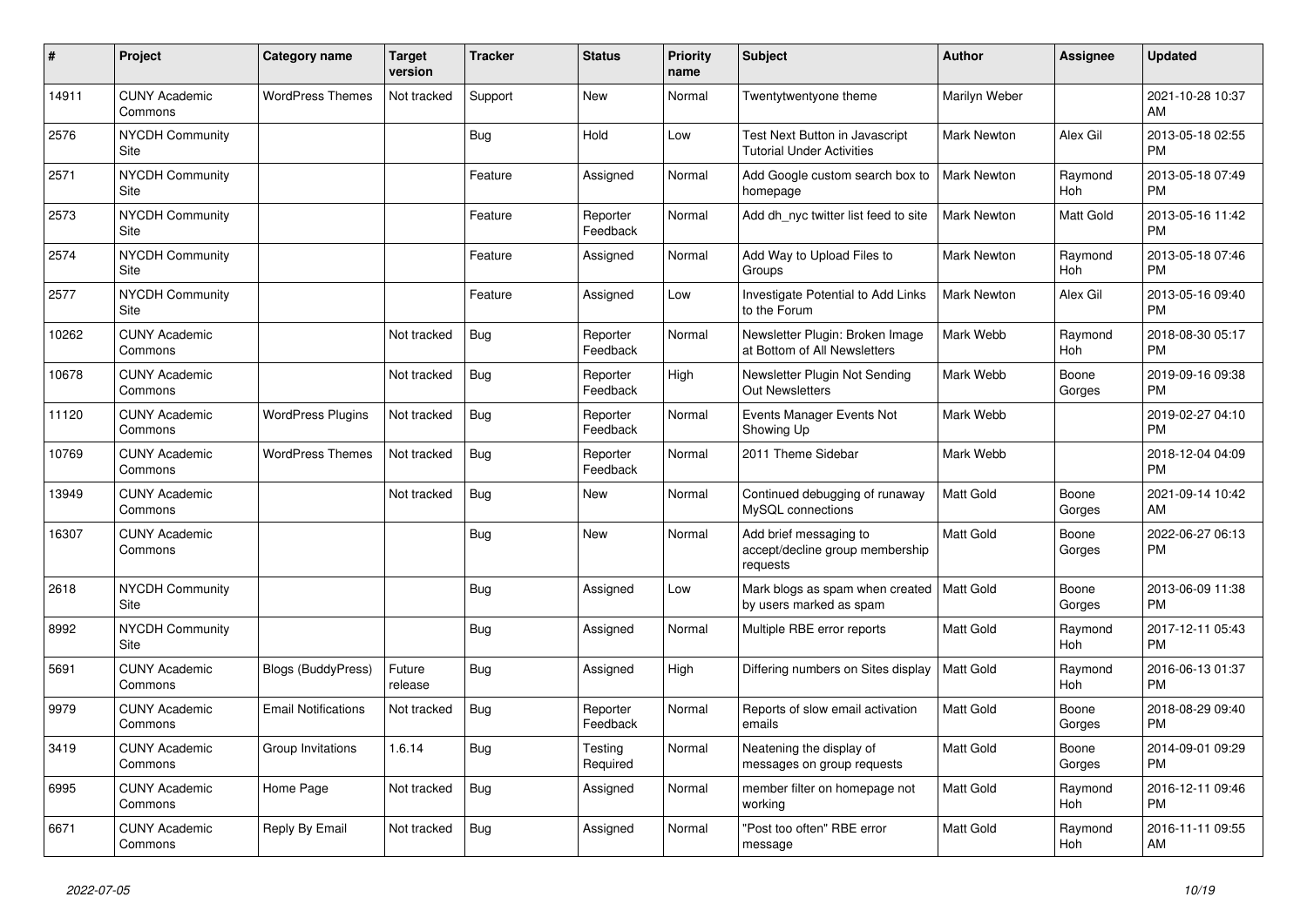| #     | <b>Project</b>                  | Category name              | <b>Target</b><br>version | <b>Tracker</b> | <b>Status</b>        | <b>Priority</b><br>name | <b>Subject</b>                                                                        | <b>Author</b>    | Assignee            | <b>Updated</b>                |
|-------|---------------------------------|----------------------------|--------------------------|----------------|----------------------|-------------------------|---------------------------------------------------------------------------------------|------------------|---------------------|-------------------------------|
| 8991  | <b>CUNY Academic</b><br>Commons | Reply By Email             | Not tracked              | Bug            | Hold                 | Normal                  | RBE duplicate email message<br>issue                                                  | <b>Matt Gold</b> | Raymond<br>Hoh      | 2018-02-18 08:53<br><b>PM</b> |
| 4661  | <b>CUNY Academic</b><br>Commons | <b>User Experience</b>     | Future<br>release        | Bug            | Assigned             | Normal                  | <b>Simplify Events text</b>                                                           | <b>Matt Gold</b> | Samantha<br>Raddatz | 2015-10-02 09:06<br><b>PM</b> |
| 10040 | <b>CUNY Academic</b><br>Commons | WordPress (misc)           | Not tracked              | <b>Bug</b>     | Reporter<br>Feedback | Normal                  | User doesn't see full list of themes                                                  | <b>Matt Gold</b> | Boone<br>Gorges     | 2018-07-25 10:12<br>AM        |
| 8837  | <b>CUNY Academic</b><br>Commons |                            | Not tracked              | Feature        | Assigned             | Normal                  | Create a form to request info from<br>people requesting premium<br>themes and plugins | <b>Matt Gold</b> | Marilyn<br>Weber    | 2017-11-14 03:35<br><b>PM</b> |
| 8900  | <b>CUNY Academic</b><br>Commons | Accessibility              | Future<br>release        | Feature        | Assigned             | Normal                  | Look into tools to enforce<br>accessibility in WP environment                         | <b>Matt Gold</b> | Boone<br>Gorges     | 2022-04-26 11:59<br>AM        |
| 8901  | <b>CUNY Academic</b><br>Commons | Accessibility              | Future<br>release        | Feature        | Assigned             | Normal                  | Theme analysis for accessibility                                                      | <b>Matt Gold</b> | Boone<br>Gorges     | 2022-04-26 11:59<br>AM        |
| 5581  | <b>CUNY Academic</b><br>Commons | Analytics                  | Future<br>release        | Feature        | Assigned             | Normal                  | <b>Explore alternatives to Google</b><br>Analytics                                    | <b>Matt Gold</b> | Valerie<br>Townsend | 2020-04-17 03:12<br><b>PM</b> |
| 8836  | <b>CUNY Academic</b><br>Commons | Blogs (BuddyPress)         | Future<br>release        | Feature        | Assigned             | Normal                  | Redesign site launch process                                                          | <b>Matt Gold</b> | Boone<br>Gorges     | 2019-10-03 02:49<br><b>PM</b> |
| 310   | <b>CUNY Academic</b><br>Commons | BuddyPress (misc)          | Future<br>release        | Feature        | Assigned             | Low                     | <b>Friend Request Email</b>                                                           | Matt Gold        | Samantha<br>Raddatz | 2015-11-09 05:08<br><b>PM</b> |
| 377   | <b>CUNY Academic</b><br>Commons | BuddyPress (misc)          | Future<br>release        | Feature        | Assigned             | Normal                  | Like buttons                                                                          | <b>Matt Gold</b> | Boone<br>Gorges     | 2010-11-16 05:13<br><b>PM</b> |
| 435   | <b>CUNY Academic</b><br>Commons | BuddyPress (misc)          | Future<br>release        | Feature        | Assigned             | Normal                  | Include Avatar Images in Forum<br><b>Post Notification Emails</b>                     | <b>Matt Gold</b> | Boone<br>Gorges     | 2010-12-08 12:40<br><b>PM</b> |
| 500   | <b>CUNY Academic</b><br>Commons | BuddyPress (misc)          | Future<br>release        | Feature        | Assigned             | Normal                  | <b>Export Group Data</b>                                                              | Matt Gold        | Boone<br>Gorges     | 2010-12-19 12:09<br><b>PM</b> |
| 554   | <b>CUNY Academic</b><br>Commons | BuddyPress (misc)          | Future<br>release        | Feature        | Assigned             | Normal                  | Add Trackback notifications to<br>site-wide activity feed                             | <b>Matt Gold</b> | Boone<br>Gorges     | 2015-11-09 06:19<br><b>PM</b> |
| 599   | <b>CUNY Academic</b><br>Commons | BuddyPress (misc)          | Future<br>release        | Feature        | Assigned             | Normal                  | Consider adding rating plugins for<br><b>BuddyPress/BBPress</b>                       | <b>Matt Gold</b> | Boone<br>Gorges     | 2011-08-22 06:50<br><b>PM</b> |
| 635   | <b>CUNY Academic</b><br>Commons | BuddyPress (misc)          | Future<br>release        | Feature        | Assigned             | Normal                  | Big Blue Button -<br>Videoconferencing in Groups and<br><b>Blogs</b>                  | <b>Matt Gold</b> | Boone<br>Gorges     | 2011-03-14 03:24<br><b>PM</b> |
| 2523  | <b>CUNY Academic</b><br>Commons | <b>BuddyPress Docs</b>     | Future<br>release        | Feature        | Assigned             | Normal                  | Allow Users to Upload Images to<br><b>BP</b> Docs                                     | <b>Matt Gold</b> | Boone<br>Gorges     | 2015-11-09 06:14<br><b>PM</b> |
| 8902  | <b>CUNY Academic</b><br>Commons | Design                     | Not tracked              | Feature        | Assigned             | Normal                  | Report back on research on<br><b>BuddyPress themes</b>                                | Matt Gold        | Michael Smith       | 2017-11-10 12:31<br><b>PM</b> |
| 333   | <b>CUNY Academic</b><br>Commons | <b>Email Notifications</b> | Future<br>release        | Feature        | Assigned             | Low                     | Delay Forum Notification Email<br>Delivery Until After Editing Period<br>Ends         | <b>Matt Gold</b> | Raymond<br>Hoh      | 2015-11-09 06:01<br><b>PM</b> |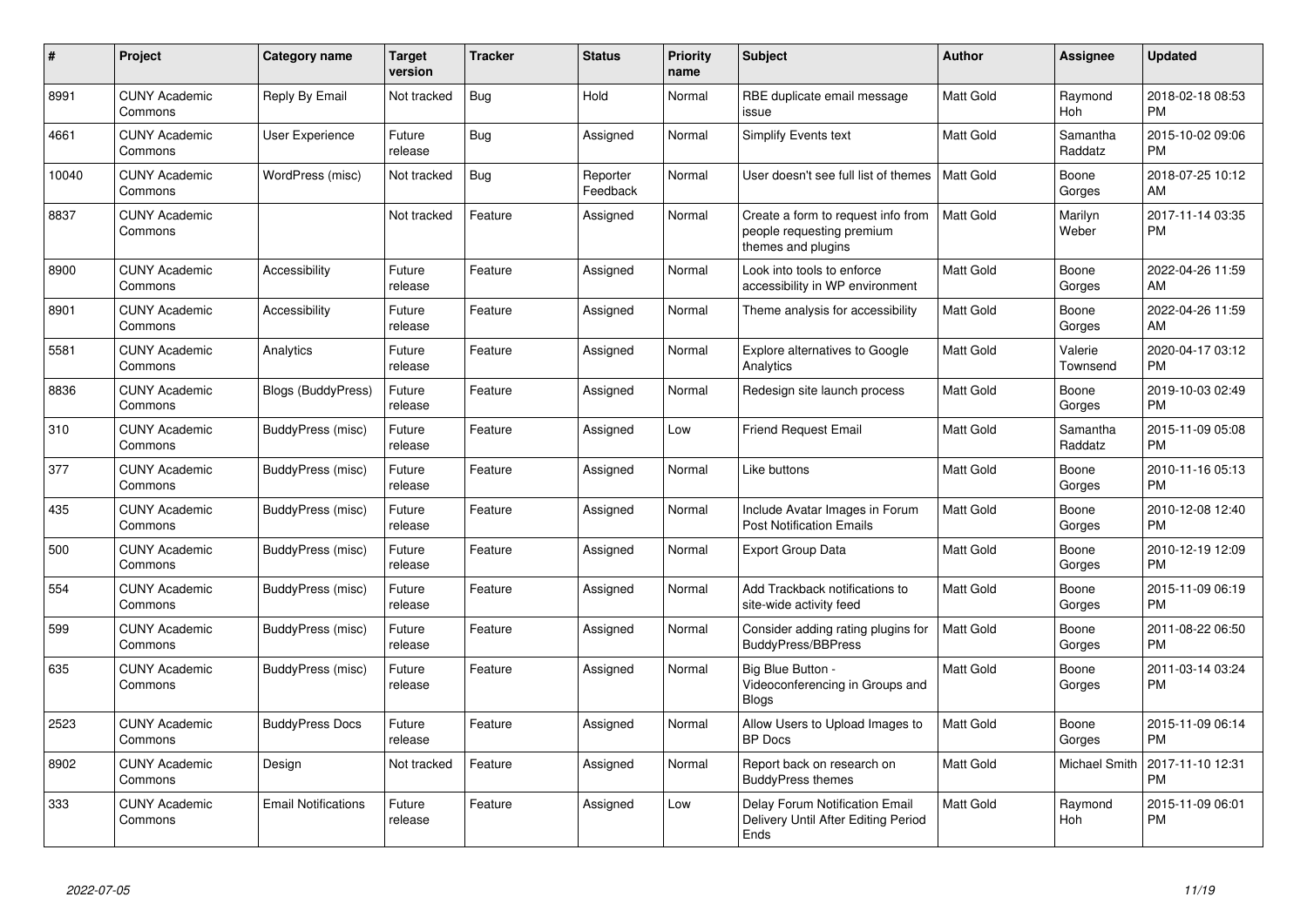| #     | Project                         | <b>Category name</b>       | <b>Target</b><br>version | <b>Tracker</b> | <b>Status</b>        | <b>Priority</b><br>name | <b>Subject</b>                                                               | <b>Author</b>    | <b>Assignee</b>     | <b>Updated</b>                |
|-------|---------------------------------|----------------------------|--------------------------|----------------|----------------------|-------------------------|------------------------------------------------------------------------------|------------------|---------------------|-------------------------------|
| 15604 | <b>CUNY Academic</b><br>Commons | <b>Email Notifications</b> | Future<br>release        | Feature        | Assigned             | Normal                  | <b>Restructure Commons Group</b><br>Digest Email Messages                    | <b>Matt Gold</b> | Boone<br>Gorges     | 2022-05-26 10:45<br>AM        |
| 4053  | <b>CUNY Academic</b><br>Commons | Events                     | Future<br>release        | Feature        | Assigned             | Normal                  | Create new tab for past events                                               | Matt Gold        | Boone<br>Gorges     | 2015-05-12 02:10<br><b>PM</b> |
| 4238  | <b>CUNY Academic</b><br>Commons | Events                     | Future<br>release        | Feature        | Assigned             | Normal                  | Copy Events to Other Groups?                                                 | <b>Matt Gold</b> | Boone<br>Gorges     | 2015-07-02 10:08<br>AM        |
| 5016  | <b>CUNY Academic</b><br>Commons | Events                     | Future<br>release        | Feature        | Assigned             | Low                     | Allow comments to be posted on<br>events                                     | <b>Matt Gold</b> | Raymond<br>Hoh      | 2019-03-01 02:23<br><b>PM</b> |
| 5696  | <b>CUNY Academic</b><br>Commons | Events                     | Future<br>release        | Feature        | Assigned             | Normal                  | Events Calendar - display options<br>/ calendar aggregation                  | <b>Matt Gold</b> | Boone<br>Gorges     | 2016-10-13 11:44<br>AM        |
| 653   | <b>CUNY Academic</b><br>Commons | Group Blogs                | Future<br>release        | Feature        | Assigned             | Normal                  | Redesign Integration of Groups<br>and Blogs                                  | Matt Gold        | Samantha<br>Raddatz | 2015-11-09 05:40<br><b>PM</b> |
| 8756  | <b>CUNY Academic</b><br>Commons | Group Blogs                | Future<br>release        | Feature        | Hold                 | Normal                  | Connect multiple blogs to one<br>group?                                      | <b>Matt Gold</b> | Boone<br>Gorges     | 2017-09-30 10:42<br>AM        |
| 1192  | <b>CUNY Academic</b><br>Commons | <b>Group Files</b>         | Future<br>release        | Feature        | Assigned             | Low                     | When posting group files, allow<br>users to add a category without<br>saving | <b>Matt Gold</b> | Raymond<br>Hoh      | 2015-11-09 05:53<br><b>PM</b> |
| 3080  | <b>CUNY Academic</b><br>Commons | <b>Group Files</b>         | Future<br>release        | Feature        | Assigned             | Low                     | Create a system to keep track of<br>file changes                             | <b>Matt Gold</b> | Boone<br>Gorges     | 2014-02-26 10:04<br><b>PM</b> |
| 3354  | <b>CUNY Academic</b><br>Commons | <b>Group Files</b>         | Future<br>release        | Feature        | Assigned             | Low                     | Allow Group Download of Multiple<br><b>Selected Files</b>                    | <b>Matt Gold</b> | <b>Chris Stein</b>  | 2014-08-01 08:50<br>AM        |
| 10659 | <b>CUNY Academic</b><br>Commons | Group Forums               | Future<br>release        | Feature        | Assigned             | Normal                  | Post to multiple groups via email                                            | <b>Matt Gold</b> | Raymond<br>Hoh      | 2018-11-15 12:54<br>AM        |
| 1456  | <b>CUNY Academic</b><br>Commons | Group Invitations          | Future<br>release        | Feature        | Reporter<br>Feedback | Low                     | Invite to Group Button from Profile<br>Field                                 | l Matt Gold      | Samantha<br>Raddatz | 2015-11-09 05:59<br><b>PM</b> |
| 3308  | <b>CUNY Academic</b><br>Commons | Group Invitations          | Future<br>release        | Feature        | Assigned             | Normal                  | Allow members to rescind group<br>invitations                                | <b>Matt Gold</b> | Boone<br>Gorges     | 2015-04-01 08:53<br><b>PM</b> |
| 1544  | <b>CUNY Academic</b><br>Commons | Groups (misc)              | Future<br>release        | Feature        | Reporter<br>Feedback | Normal                  | Group Filtering and Sorting                                                  | Matt Gold        | Chris Stein         | 2019-03-01 02:25<br><b>PM</b> |
| 7115  | <b>CUNY Academic</b><br>Commons | Groups (misc)              | Future<br>release        | Feature        | Reporter<br>Feedback | Normal                  | make licensing info clear during<br>group creation                           | <b>Matt Gold</b> | Raymond<br>Hoh      | 2020-12-08 11:32<br>AM        |
| 4980  | <b>CUNY Academic</b><br>Commons | Home Page                  | Future<br>release        | Feature        | Assigned             | Normal                  | CAC Featured Content -- Adding<br>Randomization                              | <b>Matt Gold</b> | Boone<br>Gorges     | 2016-12-12 03:01<br><b>PM</b> |
| 3517  | <b>CUNY Academic</b><br>Commons | My Commons                 | Future<br>release        | Feature        | Assigned             | Normal                  | Mute/Unmute My Commons<br>updates                                            | <b>Matt Gold</b> | Raymond<br>Hoh      | 2015-11-09 01:19<br><b>PM</b> |
| 3536  | <b>CUNY Academic</b><br>Commons | My Commons                 | Future<br>release        | Feature        | Assigned             | Normal                  | Infinite Scroll on My Commons<br>page                                        | <b>Matt Gold</b> | Raymond<br>Hoh      | 2015-04-13 04:42<br><b>PM</b> |
| 9028  | <b>CUNY Academic</b><br>Commons | Onboarding                 | Future<br>release        | Feature        | Assigned             | Normal                  | suggest groups to new members<br>during the registration process             | <b>Matt Gold</b> | Chris Stein         | 2018-10-24 12:34<br><b>PM</b> |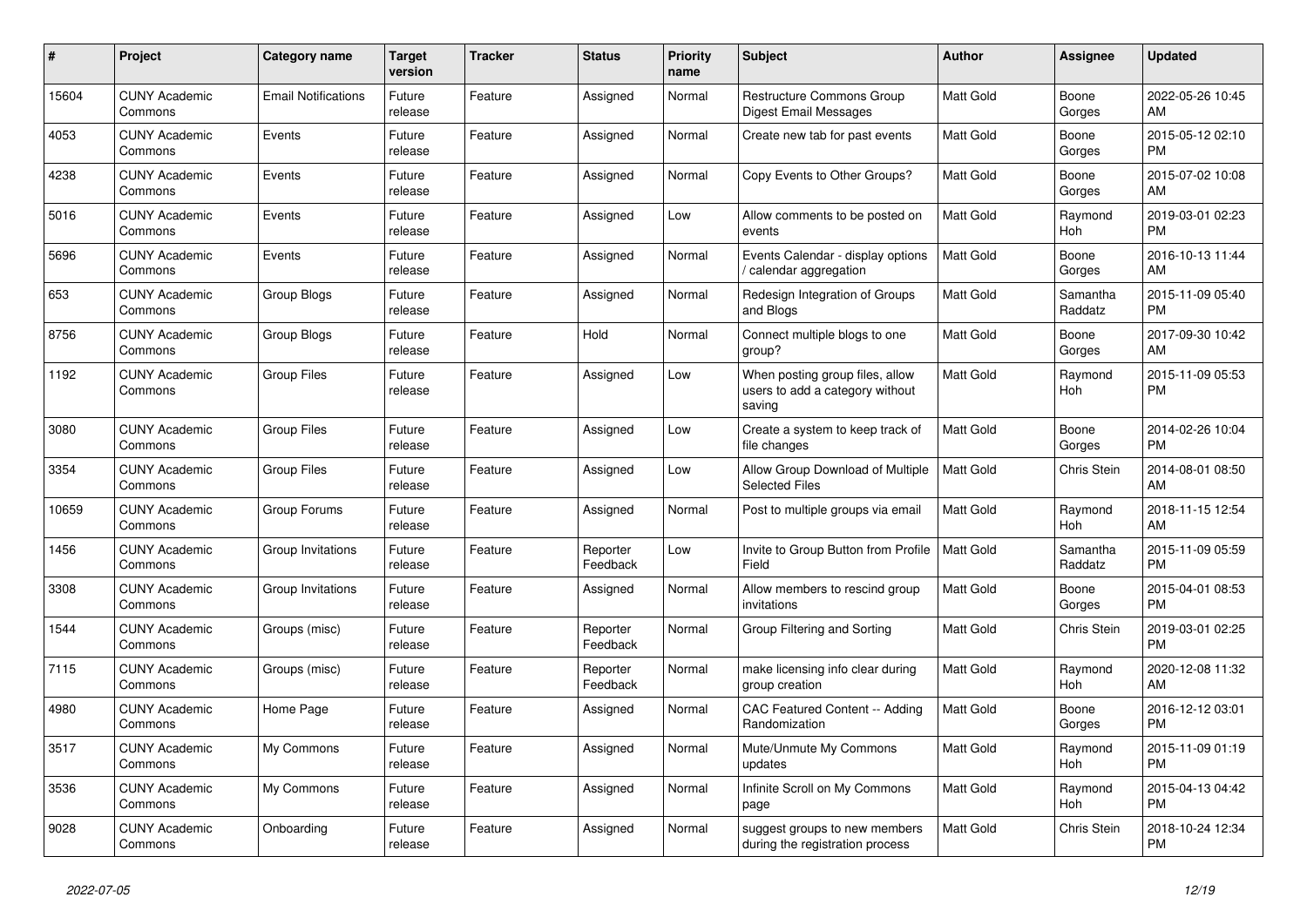| $\pmb{\#}$ | Project                         | <b>Category name</b>    | <b>Target</b><br>version | <b>Tracker</b> | <b>Status</b> | <b>Priority</b><br>name | <b>Subject</b>                                                                | <b>Author</b>    | Assignee            | <b>Updated</b>                |
|------------|---------------------------------|-------------------------|--------------------------|----------------|---------------|-------------------------|-------------------------------------------------------------------------------|------------------|---------------------|-------------------------------|
| 5955       | <b>CUNY Academic</b><br>Commons | Outreach                | Future<br>release        | Feature        | Assigned      | Normal                  | Create auto-newsletter for<br>commons members                                 | <b>Matt Gold</b> | Luke Waltzer        | 2016-08-30 10:34<br>AM        |
| 2013       | <b>CUNY Academic</b><br>Commons | <b>Public Portfolio</b> | Future<br>release        | Feature        | Assigned      | Low                     | Have Profile Privacy Options show   Matt Gold<br>up only for filled-in fields |                  | Boone<br>Gorges     | 2015-11-09 06:09<br><b>PM</b> |
| 3042       | <b>CUNY Academic</b><br>Commons | <b>Public Portfolio</b> | Future<br>release        | Feature        | Assigned      | Normal                  | Browsing member interests                                                     | Matt Gold        | Boone<br>Gorges     | 2015-03-21 09:04<br><b>PM</b> |
| 3220       | <b>CUNY Academic</b><br>Commons | <b>Public Portfolio</b> | Future<br>release        | Feature        | Assigned      | Normal                  | Add indent/outdent option to<br>Formatting Buttons on Profile<br>Page         | <b>Matt Gold</b> | Boone<br>Gorges     | 2014-05-21 10:39<br><b>PM</b> |
| 3768       | <b>CUNY Academic</b><br>Commons | <b>Public Portfolio</b> | Future<br>release        | Feature        | Assigned      | Normal                  | Institutions/Past positions on<br>public portfolios                           | <b>Matt Gold</b> | Boone<br>Gorges     | 2018-04-23 10:44<br>AM        |
| 3770       | <b>CUNY Academic</b><br>Commons | <b>Public Portfolio</b> | Future<br>release        | Feature        | Assigned      | Normal                  | Improve Layout/Formatting of<br>Positions Area on Public Portfolios           | <b>Matt Gold</b> | Chris Stein         | 2015-04-01 09:17<br><b>PM</b> |
| 6115       | <b>CUNY Academic</b><br>Commons | Publicity               | Not tracked              | Feature        | Assigned      | Normal                  | create digital signage for GC                                                 | Matt Gold        | scott voth          | 2016-10-11 10:09<br><b>PM</b> |
| 940        | <b>CUNY Academic</b><br>Commons | Redmine                 | Future<br>release        | Feature        | Assigned      | Low                     | Communication with users after<br>releases                                    | Matt Gold        | Dominic<br>Giglio   | 2012-09-09 04:36<br><b>PM</b> |
| 370        | <b>CUNY Academic</b><br>Commons | Registration            | Future<br>release        | Feature        | Assigned      | High                    | <b>Guest Accounts</b>                                                         | Matt Gold        | Matt Gold           | 2015-04-09 09:33<br><b>PM</b> |
| 8976       | <b>CUNY Academic</b><br>Commons | Reply By Email          | Not tracked              | Feature        | Assigned      | Normal                  | Package RBE new topics posting?                                               | <b>Matt Gold</b> | Raymond<br>Hoh      | 2017-12-04 02:34<br><b>PM</b> |
| 3662       | <b>CUNY Academic</b><br>Commons | <b>SEO</b>              | Future<br>release        | Feature        | Assigned      | Normal                  | Duplicate Content/SEO/Google<br>issues                                        | Matt Gold        | Raymond<br>Hoh      | 2015-04-13 04:37<br><b>PM</b> |
| 8898       | <b>CUNY Academic</b><br>Commons | Social Paper            | Not tracked              | Feature        | Assigned      | Normal                  | Usage data on docs and social<br>paper                                        | <b>Matt Gold</b> | Matt Gold           | 2017-11-16 11:32<br>AM        |
| 6426       | <b>CUNY Academic</b><br>Commons | Spam/Spam<br>Prevention | Future<br>release        | Feature        | Assigned      | Normal                  | Force captcha on all comments?                                                | <b>Matt Gold</b> | Tahir Butt          | 2016-10-24 02:06<br><b>PM</b> |
| 3090       | <b>CUNY Academic</b><br>Commons | Twitter page            | Future<br>release        | Feature        | Assigned      | Normal                  | Prevent Retweets from showing<br>up on Commons twitter page                   | Matt Gold        | <b>Tahir Butt</b>   | 2016-10-24 11:31<br>AM        |
| 5316       | <b>CUNY Academic</b><br>Commons | <b>User Experience</b>  | Future<br>release        | Feature        | Assigned      | Normal                  | Prompt user email address<br>updates                                          | Matt Gold        | Stephen Real        | 2016-12-21 03:30<br><b>PM</b> |
| 287        | <b>CUNY Academic</b><br>Commons | WordPress (misc)        | Future<br>release        | Feature        | Assigned      | Normal                  | Create troubleshooting tool for<br>account sign-up                            | <b>Matt Gold</b> | Boone<br>Gorges     | 2015-11-09 06:17<br><b>PM</b> |
| 365        | <b>CUNY Academic</b><br>Commons | WordPress (misc)        | Future<br>release        | Feature        | Assigned      | Normal                  | <b>Create Mouseover Tooltips</b><br>throughout Site                           | <b>Matt Gold</b> | Chris Stein         | 2015-11-09 06:18<br><b>PM</b> |
| 1105       | <b>CUNY Academic</b><br>Commons | WordPress (misc)        | Future<br>release        | Feature        | Assigned      | Normal                  | Rephrase Blog Privacy Options                                                 | <b>Matt Gold</b> | Samantha<br>Raddatz | 2015-11-09 06:19<br><b>PM</b> |
| 3657       | <b>CUNY Academic</b><br>Commons | WordPress (misc)        | Not tracked              | Feature        | <b>New</b>    | Normal                  | Create alert for GC email<br>addresses                                        | <b>Matt Gold</b> | Matt Gold           | 2016-04-14 11:29<br><b>PM</b> |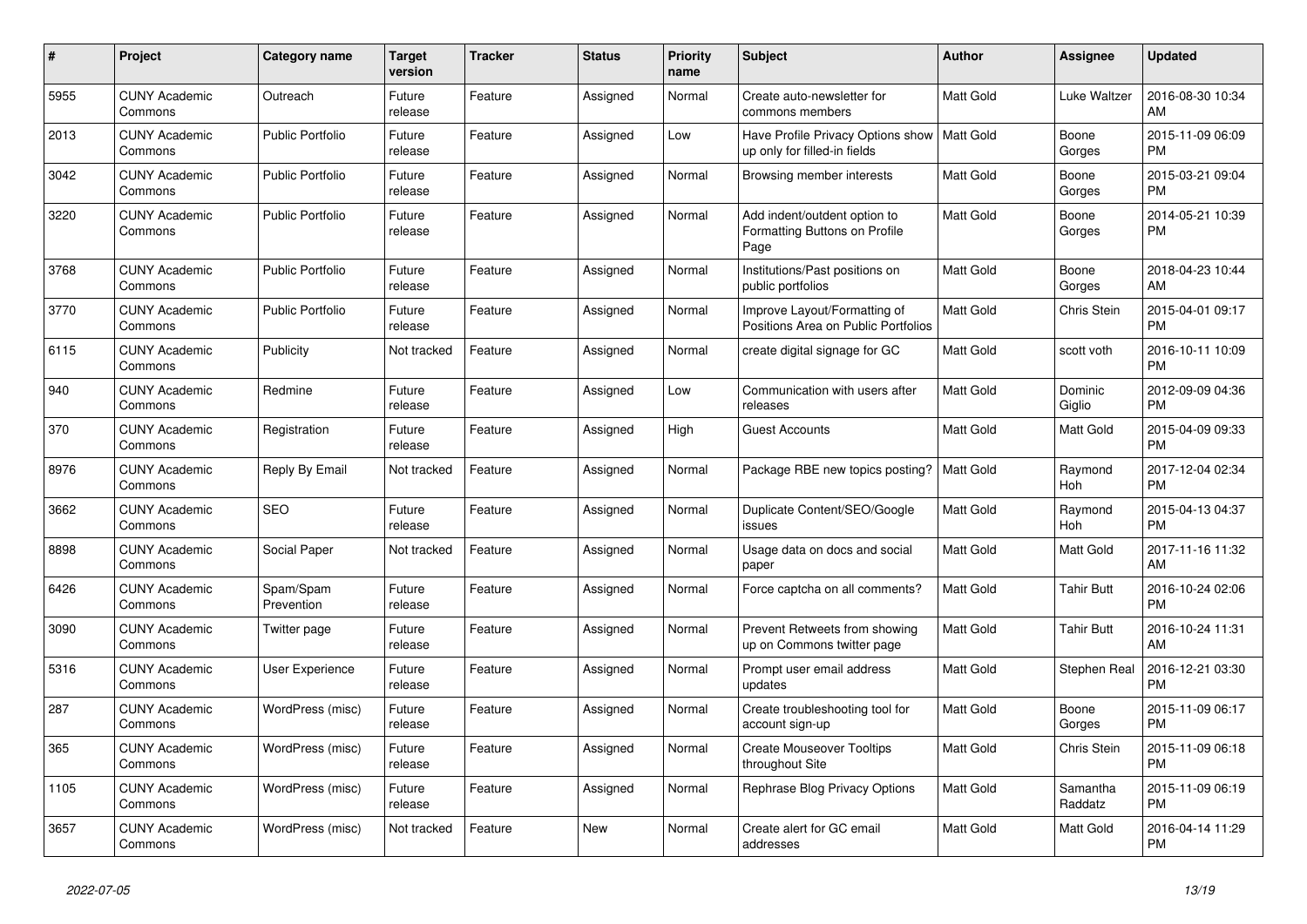| $\#$ | Project                         | <b>Category name</b>     | <b>Target</b><br>version | <b>Tracker</b> | <b>Status</b>        | Priority<br>name | <b>Subject</b>                                                                     | <b>Author</b>    | <b>Assignee</b>     | <b>Updated</b>                |
|------|---------------------------------|--------------------------|--------------------------|----------------|----------------------|------------------|------------------------------------------------------------------------------------|------------------|---------------------|-------------------------------|
| 3759 | <b>CUNY Academic</b><br>Commons | WordPress (misc)         | Future<br>release        | Feature        | Assigned             | Normal           | Review Interface for Adding Users   Matt Gold<br>to Blogs                          |                  | Boone<br>Gorges     | 2015-03-24 05:52<br><b>PM</b> |
| 364  | <b>CUNY Academic</b><br>Commons | <b>WordPress Plugins</b> | Future<br>release        | Feature        | New                  | Normal           | <b>Bulletin Board</b>                                                              | Matt Gold        |                     | 2015-01-05 08:50<br><b>PM</b> |
| 497  | <b>CUNY Academic</b><br>Commons | <b>WordPress Plugins</b> | Future<br>release        | Feature        | Assigned             | Normal           | Drag and Drop Ordering on<br>Gallery Post Plugin                                   | <b>Matt Gold</b> | Ron Rennick         | 2015-11-09 06:18<br><b>PM</b> |
| 658  | <b>CUNY Academic</b><br>Commons | <b>WordPress Plugins</b> | Future<br>release        | Feature        | Assigned             | Normal           | Rebulid Sitewide Tag Suggestion                                                    | <b>Matt Gold</b> | Boone<br>Gorges     | 2015-01-05 08:47<br><b>PM</b> |
| 1562 | <b>CUNY Academic</b><br>Commons | <b>WordPress Plugins</b> | Future<br>release        | Feature        | Assigned             | Low              | Play with NYT Collaborative<br>Authoring Tool                                      | Matt Gold        | Boone<br>Gorges     | 2015-01-05 08:47<br><b>PM</b> |
| 2223 | <b>CUNY Academic</b><br>Commons | <b>WordPress Plugins</b> | Future<br>release        | Feature        | Assigned             | Low              | Add Participad to the CUNY<br><b>Academic Commons</b>                              | <b>Matt Gold</b> | Boone<br>Gorges     | 2014-09-17 10:03<br><b>PM</b> |
| 9947 | <b>CUNY Academic</b><br>Commons | <b>WordPress Plugins</b> | Future<br>release        | Feature        | Reporter<br>Feedback | Normal           | Install H5P quiz plugin                                                            | <b>Matt Gold</b> | Boone<br>Gorges     | 2018-09-11 11:01<br>AM        |
| 412  | <b>CUNY Academic</b><br>Commons | <b>WordPress Themes</b>  | Future<br>release        | Feature        | Assigned             | Normal           | <b>Featured Themes</b>                                                             | Matt Gold        | Dominic<br>Giglio   | 2015-01-05 08:44<br><b>PM</b> |
| 4070 | <b>CUNY Academic</b><br>Commons | Analytics                | Not tracked              | Support        | Assigned             | Normal           | Request for JITP site analytics                                                    | Matt Gold        | Seth Persons        | 2016-02-23 03:09<br><b>PM</b> |
| 9941 | <b>CUNY Academic</b><br>Commons | Wiki                     | Not tracked              | Support        | Assigned             | Normal           | Wiki functionality                                                                 | <b>Matt Gold</b> | Boone<br>Gorges     | 2018-06-26 10:57<br>AM        |
| 636  | <b>CUNY Academic</b><br>Commons | WordPress (misc)         | Not tracked              | Support        | Assigned             | Normal           | Create Lynda.com-like Table of<br>Contents for Prospective Tutorial<br>Screencasts | Matt Gold        | scott voth          | 2016-02-23 03:12<br><b>PM</b> |
| 4986 | <b>CUNY Academic</b><br>Commons | ZenDesk                  | Not tracked              | Support        | Assigned             | Normal           | Prepare documentation for<br>Zendesk re web widget                                 | <b>Matt Gold</b> | Samantha<br>Raddatz | 2016-02-25 03:09<br><b>PM</b> |
| 3524 | <b>CUNY Academic</b><br>Commons | Documentation            | Not tracked              | Documentation  | Assigned             | Normal           | Post describing all you can do<br>when starting up a new blog/group                | <b>Matt Gold</b> | scott voth          | 2014-10-04 12:56<br><b>PM</b> |
| 8666 | <b>CUNY Academic</b><br>Commons | Teaching                 | Not tracked              | Documentation  | Assigned             | Normal           | Create Teaching on the Commons<br>Resource Page                                    | Matt Gold        | Laurie Hurson       | 2019-09-23 03:16<br><b>PM</b> |
| 9015 | <b>CUNY Academic</b><br>Commons | Groups (misc)            | Not tracked              | Outreach       | Assigned             | Normal           | Email group admins the email<br>addresses of their groups                          | Matt Gold        | Matt Gold           | 2018-01-02 09:54<br>AM        |
| 3369 | <b>CUNY Academic</b><br>Commons | Reply By Email           | Not tracked              | Outreach       | Hold                 | Normal           | Release reply by email to WP<br>plugin directory                                   | Matt Gold        | Raymond<br>Hoh      | 2016-03-01 12:46<br><b>PM</b> |
| 6014 | <b>CUNY Academic</b><br>Commons | Publicity                | Future<br>release        | Publicity      | Reporter<br>Feedback | Normal           | Google search listing                                                              | Matt Gold        | Boone<br>Gorges     | 2016-09-21 03:48<br><b>PM</b> |
| 4235 | <b>CUNY Academic</b><br>Commons |                          | Not tracked              | Design/UX      | Assigned             | Normal           | Explore user experience around<br>comments on forum topics vs docs                 | Matt Gold        | Samantha<br>Raddatz | 2015-07-21 10:23<br>AM        |
| 4027 | <b>CUNY Academic</b><br>Commons | Commons In A Box         | Not tracked              | Design/UX      | Assigned             | Normal           | Usability review of CBOX update<br>procedures                                      | <b>Matt Gold</b> | Samantha<br>Raddatz | 2015-05-11 06:36<br><b>PM</b> |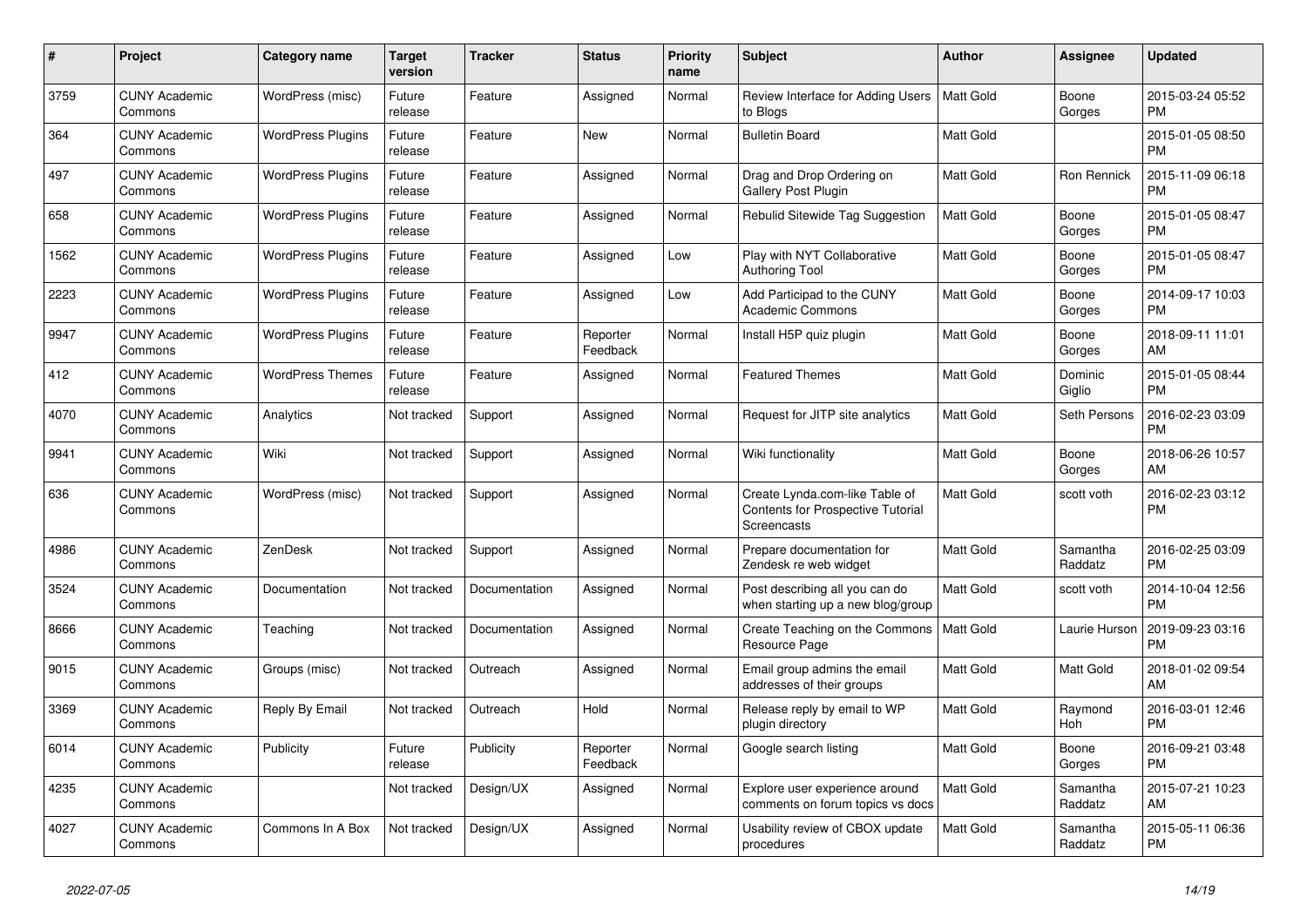| #     | Project                         | <b>Category name</b>    | <b>Target</b><br>version | <b>Tracker</b> | <b>Status</b>        | Priority<br>name | <b>Subject</b>                                                                                                                               | Author            | <b>Assignee</b>     | <b>Updated</b>                |
|-------|---------------------------------|-------------------------|--------------------------|----------------|----------------------|------------------|----------------------------------------------------------------------------------------------------------------------------------------------|-------------------|---------------------|-------------------------------|
| 4903  | <b>CUNY Academic</b><br>Commons | Events                  | Future<br>release        | Design/UX      | Assigned             | Normal           | Improving visual appearance of<br>event calendars                                                                                            | <b>Matt Gold</b>  | Boone<br>Gorges     | 2016-10-13 11:51<br>AM        |
| 3577  | <b>CUNY Academic</b><br>Commons | My Commons              | Future<br>release        | Design/UX      | Assigned             | Normal           | Replies to items in My Commons                                                                                                               | <b>Matt Gold</b>  | Raymond<br>Hoh      | 2015-04-09 05:19<br><b>PM</b> |
| 4404  | <b>CUNY Academic</b><br>Commons | <b>Public Portfolio</b> | Future<br>release        | Design/UX      | Assigned             | Normal           | Change color of permissions info<br>on portfolio editing interface                                                                           | Matt Gold         | Samantha<br>Raddatz | 2015-08-11 05:28<br><b>PM</b> |
| 6298  | <b>CUNY Academic</b><br>Commons | <b>User Experience</b>  | Not tracked              | Design/UX      | Assigned             | Normal           | Examine data from survey                                                                                                                     | <b>Matt Gold</b>  | Margaret<br>Galvan  | 2016-10-14 12:16<br><b>PM</b> |
| 481   | <b>CUNY Academic</b><br>Commons | Groups (misc)           | Future<br>release        | Feature        | Assigned             | Normal           | ability to archive inactive groups<br>and blogs                                                                                              | Michael Mandiberg | Samantha<br>Raddatz | 2015-11-09 05:56<br><b>PM</b> |
| 9908  | <b>CUNY Academic</b><br>Commons |                         | Not tracked              | Feature        | New                  | Normal           | Is it possible to send email<br>updates to users (or an email<br>address not on the list) for only a<br>single page AFTER being<br>prompted? | Michael Shields   | scott voth          | 2018-06-11 01:34<br><b>PM</b> |
| 2167  | <b>CUNY Academic</b><br>Commons | WordPress (misc)        | Future<br>release        | <b>Bug</b>     | Assigned             | Normal           | <b>CAC-Livestream Plugin Issues</b>                                                                                                          | Michael Smith     | Dominic<br>Giglio   | 2015-01-02 03:06<br><b>PM</b> |
| 3458  | <b>CUNY Academic</b><br>Commons | Groups (misc)           | Future<br>release        | Feature        | Assigned             | Normal           | Filter Members of Group by<br>Campus                                                                                                         | Michael Smith     | Samantha<br>Raddatz | 2014-09-26 08:32<br><b>PM</b> |
| 2754  | <b>CUNY Academic</b><br>Commons | Design                  | Future<br>release        | Feature        | Assigned             | Normal           | Determine strategy for CAC logo<br>handling in top header                                                                                    | Micki Kaufman     | Chris Stein         | 2015-01-05 08:53<br><b>PM</b> |
| 2753  | <b>CUNY Academic</b><br>Commons | <b>Public Portfolio</b> | Future<br>release        | Feature        | <b>New</b>           | Normal           | Create actual actual tagification in<br>academic interests and other<br>fields                                                               | Micki Kaufman     | Boone<br>Gorges     | 2015-01-05 08:52<br><b>PM</b> |
| 3506  | <b>CUNY Academic</b><br>Commons | Publicity               | 1.7                      | Publicity      | New                  | Normal           | Prepare 1.7 email messaging                                                                                                                  | Micki Kaufman     | Micki<br>Kaufman    | 2014-10-01 12:36<br><b>PM</b> |
| 3509  | <b>CUNY Academic</b><br>Commons | Publicity               | 1.7                      | Publicity      | New                  | Normal           | Create 1.7 digital signage imagery                                                                                                           | Micki Kaufman     | Marilyn<br>Weber    | 2014-10-01 12:40<br><b>PM</b> |
| 3510  | <b>CUNY Academic</b><br>Commons | Publicity               | 1.7                      | Publicity      | Assigned             | Normal           | Post on the News Blog re: 'My<br>Commons'                                                                                                    | Micki Kaufman     | Sarah<br>Morgano    | 2014-10-15 11:18<br>AM        |
| 3511  | <b>CUNY Academic</b><br>Commons | Publicity               | 1.7                      | Publicity      | Assigned             | Normal           | Social media for 1.7                                                                                                                         | Micki Kaufman     | Sarah<br>Morgano    | 2014-10-14 03:32<br><b>PM</b> |
| 3475  | <b>CUNY Academic</b><br>Commons | Events                  | Future<br>release        | Feature        | Assigned             | Normal           | Request to add plugin to<br>streamline room<br>booking/appointment booking                                                                   | Naomi Barrettara  | Boone<br>Gorges     | 2014-12-01 05:14<br><b>PM</b> |
| 9346  | <b>CUNY Academic</b><br>Commons | WordPress (misc)        | Not tracked              | <b>Bug</b>     | New                  | Normal           | Clone cetls.bmcc.cuny.edu for<br>development                                                                                                 | Owen Roberts      | Raymond<br>Hoh      | 2018-03-06 05:35<br><b>PM</b> |
| 6665  | <b>CUNY Academic</b><br>Commons |                         | Not tracked              | Publicity      | New                  | Normal           | Dead Link in 1.10 announcement<br>post                                                                                                       | Paige Dupont      | Stephen Real        | 2016-12-01 03:11<br><b>PM</b> |
| 14483 | <b>CUNY Academic</b><br>Commons | WordPress - Media       | Not tracked              | <b>Bug</b>     | Reporter<br>Feedback | Normal           | Wordpress PDF Embed Stopped<br>Working after JITP Media Clone                                                                                | Patrick DeDauw    | Boone<br>Gorges     | 2021-05-20 01:51<br>PM        |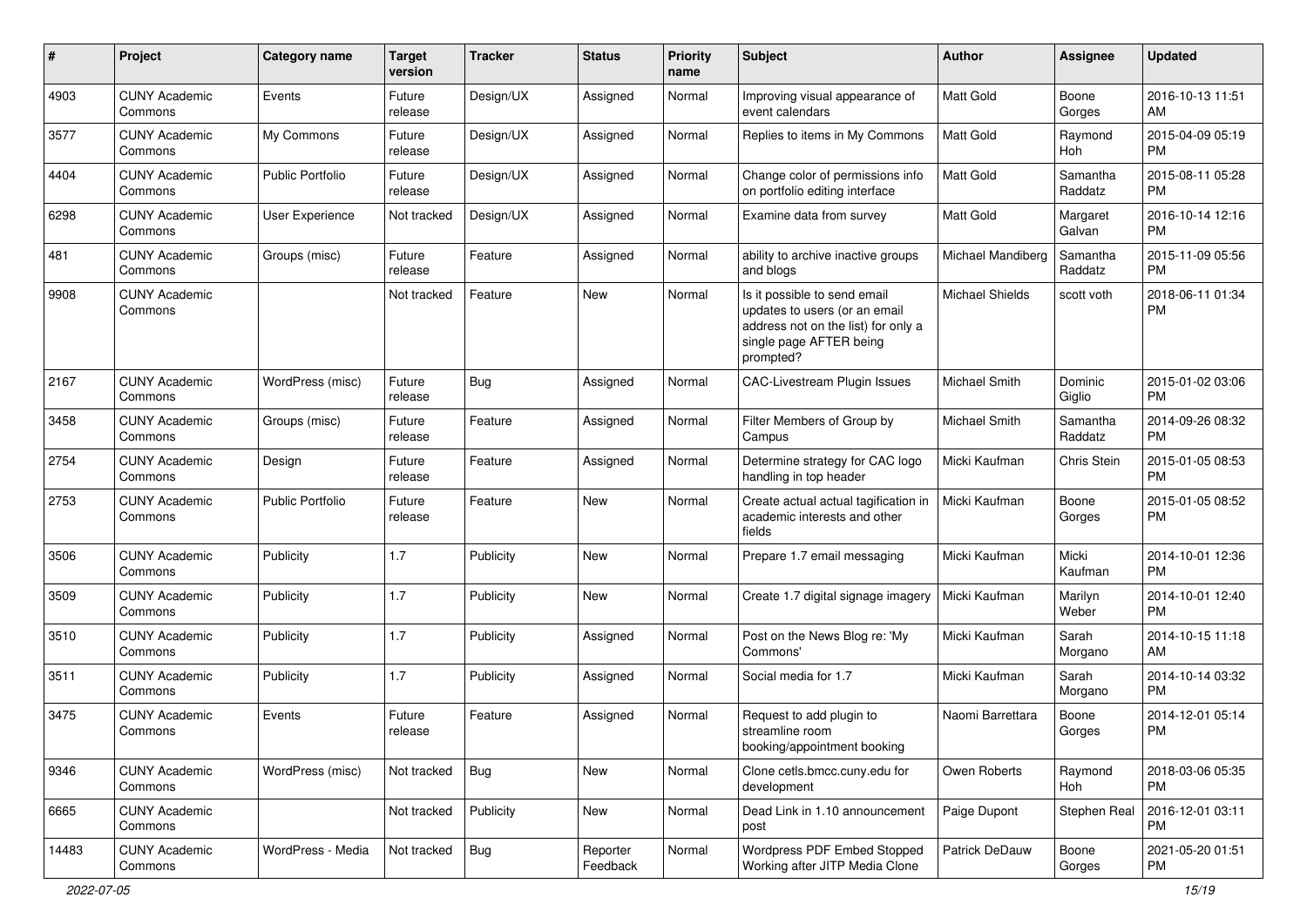| #     | <b>Project</b>                  | Category name            | <b>Target</b><br>version | <b>Tracker</b> | <b>Status</b>        | <b>Priority</b><br>name | <b>Subject</b>                                                                                  | <b>Author</b>           | Assignee            | <b>Updated</b>                |
|-------|---------------------------------|--------------------------|--------------------------|----------------|----------------------|-------------------------|-------------------------------------------------------------------------------------------------|-------------------------|---------------------|-------------------------------|
| 11449 | <b>CUNY Academic</b><br>Commons | WordPress - Media        | Not tracked              | Support        | Reporter<br>Feedback | Normal                  | Cloning Media Library for JITP<br>from Staging to Production Site                               | Patrick DeDauw          | Boone<br>Gorges     | 2019-05-13 12:00<br><b>PM</b> |
| 8675  | <b>CUNY Academic</b><br>Commons | User Onboarding          | Future<br>release        | Bug            | Reporter<br>Feedback | Low                     | Add new User search screen calls<br>for the input of email address but<br>doesn't work with one | Paul Hebert             | Boone<br>Gorges     | 2017-10-11 11:17<br>AM        |
| 14792 | <b>CUNY Academic</b><br>Commons |                          |                          | Bug            | <b>New</b>           | Normal                  | Inconsistent email notifications<br>from gravity forms                                          | Raffi<br>Khatchadourian |                     | 2021-10-04 01:50<br><b>PM</b> |
| 16294 | <b>CUNY Academic</b><br>Commons |                          |                          | <b>Bug</b>     | <b>New</b>           | Urgent                  | CAC is down                                                                                     | Raffi<br>Khatchadourian |                     | 2022-06-27 02:00<br><b>PM</b> |
| 15242 | <b>CUNY Academic</b><br>Commons | Performance              | Not tracked              | Bug            | Reporter<br>Feedback | Normal                  | Slugist site                                                                                    | Raffi<br>Khatchadourian | Boone<br>Gorges     | 2022-02-07 11:14<br>AM        |
| 15516 | <b>CUNY Academic</b><br>Commons | <b>WordPress Plugins</b> |                          | Bug            | Reporter<br>Feedback | Normal                  | Can't publish or save draft of post<br>on wordpress.com                                         | Raffi<br>Khatchadourian | Raymond<br>Hoh      | 2022-03-02 05:52<br><b>PM</b> |
| 16290 | <b>CUNY Academic</b><br>Commons |                          |                          | Feature        | Reporter<br>Feedback | Normal                  | Add Table Of Contents Block<br>plug-in                                                          | Raffi<br>Khatchadourian |                     | 2022-06-24 10:26<br>AM        |
| 9420  | <b>CUNY Academic</b><br>Commons | cuny.is                  | Not tracked              | Feature        | <b>New</b>           | Normal                  | Request for http://cuny.is/streams                                                              | Raffi<br>Khatchadourian | Marilyn<br>Weber    | 2018-04-02 10:08<br>AM        |
| 11077 | <b>CUNY Academic</b><br>Commons | Events                   | Not tracked              | Feature        | Reporter<br>Feedback | Normal                  | Show event category description<br>in event list view                                           | Raffi<br>Khatchadourian |                     | 2019-02-12 10:38<br><b>PM</b> |
| 8498  | <b>CUNY Academic</b><br>Commons | <b>WordPress Plugins</b> | Future<br>release        | Feature        | <b>New</b>           | Low                     | <b>Gravity Forms Email Users</b>                                                                | Raffi<br>Khatchadourian | Matt Gold           | 2017-10-13 12:58<br><b>PM</b> |
| 16314 | <b>CUNY Academic</b><br>Commons | <b>WordPress Plugins</b> |                          | Feature        | New                  | Normal                  | Install Multicollab plug-in?                                                                    | Raffi<br>Khatchadourian |                     | 2022-06-29 03:44<br><b>PM</b> |
| 5182  | <b>CUNY Academic</b><br>Commons | Social Paper             | Future<br>release        | Design/UX      | <b>New</b>           | Normal                  | "Publishing" a private paper on<br>social paper?                                                | Raffi<br>Khatchadourian | Boone<br>Gorges     | 2016-10-13 04:12<br><b>PM</b> |
| 5183  | <b>CUNY Academic</b><br>Commons | Social Paper             | Future<br>release        | Design/UX      | <b>New</b>           | Normal                  | Creating a new paper when<br>viewing an existing paper                                          | Raffi<br>Khatchadourian | Samantha<br>Raddatz | 2016-02-02 12:09<br><b>PM</b> |
| 11243 | <b>CUNY Academic</b><br>Commons | BuddyPress (misc)        | Future<br>release        | Bug            | <b>New</b>           | Normal                  | Audit bp-custom.php                                                                             | Raymond Hoh             | Raymond<br>Hoh      | 2022-04-26 11:59<br>AM        |
| 14496 | <b>CUNY Academic</b><br>Commons | Domain Mapping           | Future<br>release        | Bug            | New                  | Normal                  | Mapped domain SSO uses<br>third-party cookies                                                   | Raymond Hoh             | Raymond<br>Hoh      | 2021-05-24 04:03<br><b>PM</b> |
| 14908 | <b>CUNY Academic</b><br>Commons | Performance              |                          | <b>Bug</b>     | <b>New</b>           | Normal                  | Stale object cache on cdev                                                                      | Raymond Hoh             | Boone<br>Gorges     | 2021-12-07 09:45<br>AM        |
| 16177 | <b>CUNY Academic</b><br>Commons | Reply By Email           |                          | Bug            | <b>New</b>           | Normal                  | Switch to Inbound mode for RBE                                                                  | Raymond Hoh             | Raymond<br>Hoh      | 2022-05-30 04:32<br><b>PM</b> |
| 16255 | <b>CUNY Academic</b><br>Commons | WordPress (misc)         |                          | <b>Bug</b>     | New                  | Normal                  | Need to define 'MULTISITE'<br>constant in wp-config.php                                         | Raymond Hoh             |                     | 2022-06-19 09:31<br>AM        |
| 3691  | <b>CUNY Academic</b><br>Commons | <b>WordPress Plugins</b> | Future<br>release        | Bug            | <b>New</b>           | Normal                  | <b>WPMU Domain Mapping</b><br>Debugging on cdev                                                 | Raymond Hoh             | Matt Gold           | 2014-12-12 09:04<br>AM        |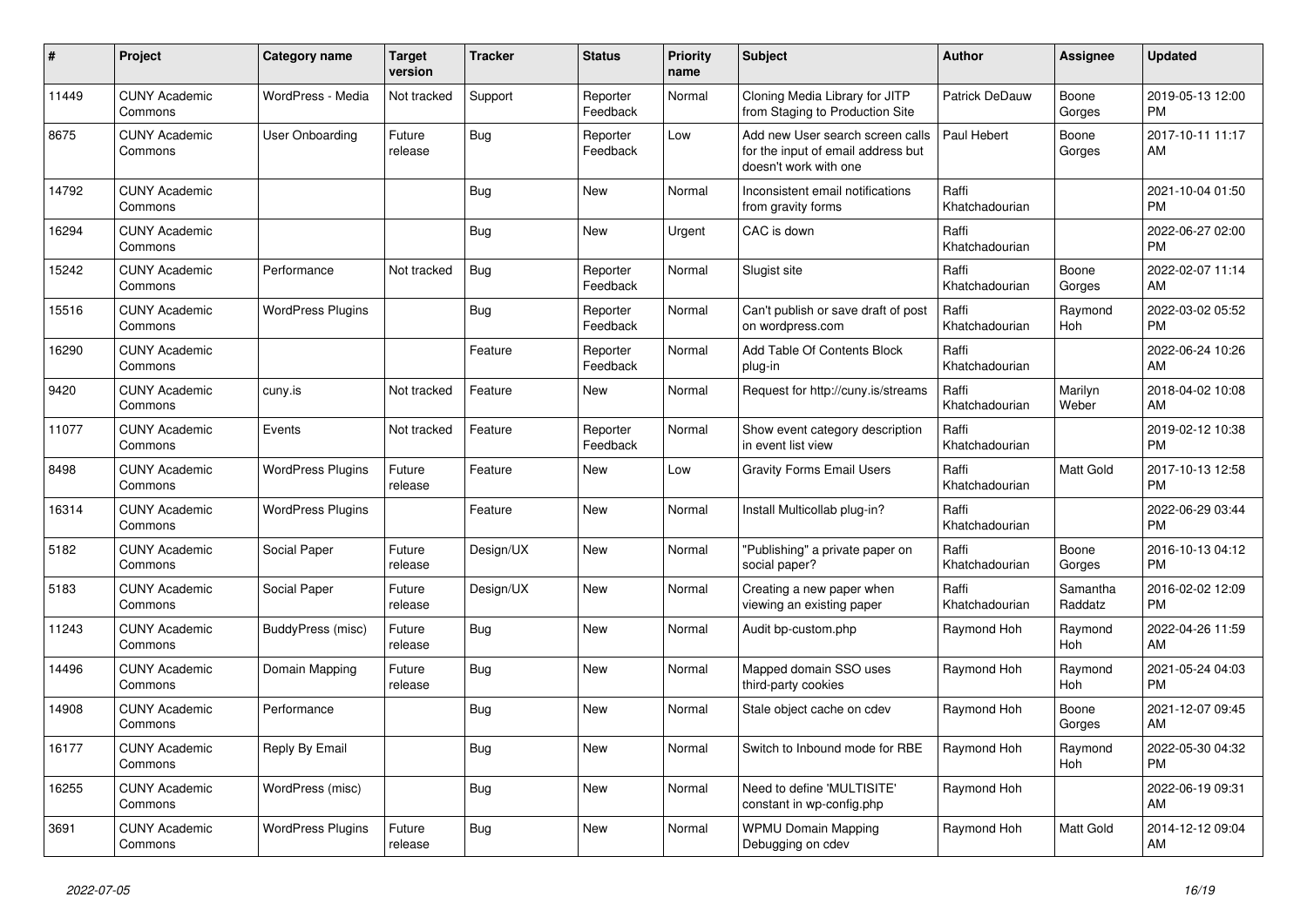| $\#$  | Project                         | <b>Category name</b>     | <b>Target</b><br>version | <b>Tracker</b> | <b>Status</b>        | Priority<br>name | <b>Subject</b>                                                  | <b>Author</b>    | <b>Assignee</b>     | <b>Updated</b>                |
|-------|---------------------------------|--------------------------|--------------------------|----------------|----------------------|------------------|-----------------------------------------------------------------|------------------|---------------------|-------------------------------|
| 3939  | <b>CUNY Academic</b><br>Commons | <b>WordPress Plugins</b> | Future<br>release        | Bug            | Hold                 | Normal           | Activity stream support for<br>Co-Authors Plus plugin           | Raymond Hoh      | Raymond<br>Hoh      | 2015-11-09 06:13<br><b>PM</b> |
| 16319 | <b>CUNY Academic</b><br>Commons | <b>WordPress Plugins</b> | 2.0.3                    | Bug            | <b>New</b>           | Normal           | <b>Request for Events Calendar Pro</b><br>5.14.2 update         | Raymond Hoh      | Raymond<br>Hoh      | 2022-07-01 04:16<br><b>PM</b> |
| 14983 | <b>CUNY Academic</b><br>Commons | WordPress (misc)         | Not tracked              | Support        | Reporter<br>Feedback | Normal           | "Read More" tag not working                                     | Rebecca Krisel   | Raymond<br>Hoh      | 2021-11-23 01:17<br><b>PM</b> |
| 58    | <b>CUNY Academic</b><br>Commons | BuddyPress (misc)        | Future<br>release        | Feature        | Assigned             | Low              | Make member search sortable by<br>last name                     | Roberta Brody    | Boone<br>Gorges     | 2010-08-26 02:38<br><b>PM</b> |
| 5298  | <b>CUNY Academic</b><br>Commons |                          | Not tracked              | Publicity      | <b>New</b>           | Normal           | Survey Pop-Up Text                                              | Samantha Raddatz | Samantha<br>Raddatz | 2016-03-22 12:27<br><b>PM</b> |
| 4226  | <b>CUNY Academic</b><br>Commons | <b>BuddyPress Docs</b>   | Future<br>release        | Design/UX      | <b>New</b>           | Normal           | Add option to connect a Doc with<br>a Group                     | Samantha Raddatz | Samantha<br>Raddatz | 2015-09-09 04:08<br><b>PM</b> |
| 4225  | <b>CUNY Academic</b><br>Commons | DiRT Integration         | Future<br>release        | Design/UX      | New                  | Normal           | Add information to DIRT page (in<br>Create a Group)             | Samantha Raddatz | Matt Gold           | 2015-06-26 03:14<br><b>PM</b> |
| 4592  | <b>CUNY Academic</b><br>Commons | Events                   | Future<br>release        | Design/UX      | <b>New</b>           | Normal           | Event Creation - Venue Dropdown<br>Slow                         | Samantha Raddatz | Boone<br>Gorges     | 2015-09-14 04:56<br><b>PM</b> |
| 4221  | <b>CUNY Academic</b><br>Commons | Group Forums             | Future<br>release        | Design/UX      | Assigned             | Normal           | Add 'Number of Posts' display<br>option to Forum page           | Samantha Raddatz | Samantha<br>Raddatz | 2015-06-26 02:21<br><b>PM</b> |
| 4253  | <b>CUNY Academic</b><br>Commons | <b>Public Portfolio</b>  | Future<br>release        | Design/UX      | New                  | Normal           | Encourage users to add portfolio<br>content                     | Samantha Raddatz | Samantha<br>Raddatz | 2015-07-07 11:32<br>AM        |
| 4622  | <b>CUNY Academic</b><br>Commons | Public Portfolio         | Future<br>release        | Design/UX      | New                  | Normal           | <b>Profile Visibility Settings</b>                              | Samantha Raddatz | Samantha<br>Raddatz | 2015-09-21 12:18<br><b>PM</b> |
| 4222  | <b>CUNY Academic</b><br>Commons | User Experience          | Future<br>release        | Design/UX      | <b>New</b>           | Normal           | Add information to 'Delete<br>Account' page                     | Samantha Raddatz | scott voth          | 2015-06-26 11:35<br>AM        |
| 585   | <b>CUNY Academic</b><br>Commons | Group Forums             | Future<br>release        | Feature        | Assigned             | Normal           | Merge Forum Topics                                              | Sarah Morgano    | Boone<br>Gorges     | 2011-07-06 04:11<br><b>PM</b> |
| 1888  | <b>CUNY Academic</b><br>Commons | Home Page                | Future<br>release        | Feature        | Assigned             | Normal           | Refactor BP MPO Activity Filter to<br>support proper pagination | Sarah Morgano    | Boone<br>Gorges     | 2014-05-01 07:11<br><b>PM</b> |
| 5826  | <b>CUNY Academic</b><br>Commons | <b>WordPress Plugins</b> | Future<br>release        | Support        | Reporter<br>Feedback | Normal           | <b>Remove Subscription Options</b><br>plugin from directory     | Sarah Morgano    | Sarah<br>Morgano    | 2016-10-21 04:14<br><b>PM</b> |
| 4438  | <b>CUNY Academic</b><br>Commons | Events                   | Future<br>release        | Bug            | Assigned             | Normal           | Events Calendar - Export<br><b>Recurring Events</b>             | scott voth       | Daniel Jones        | 2016-05-23 04:25<br><b>PM</b> |
| 4535  | <b>CUNY Academic</b><br>Commons | My Commons               | Future<br>release        | Bug            | New                  | Low              | My Commons filter issue                                         | scott voth       | Raymond<br>Hoh      | 2015-09-01 11:17<br>AM        |
| 5827  | <b>CUNY Academic</b><br>Commons | <b>Public Portfolio</b>  | Future<br>release        | Bug            | Assigned             | Normal           | Academic Interests square bracket<br>links not working          | scott voth       | Chris Stein         | 2016-08-11 11:59<br><b>PM</b> |
| 14113 | CUNY Academic<br>Commons        | WordPress (misc)         | Future<br>release        | Bug            | Hold                 | Normal           | Block Editor Not Working on this<br>page - Json error           | scott voth       | Boone<br>Gorges     | 2021-03-05 11:01<br>AM        |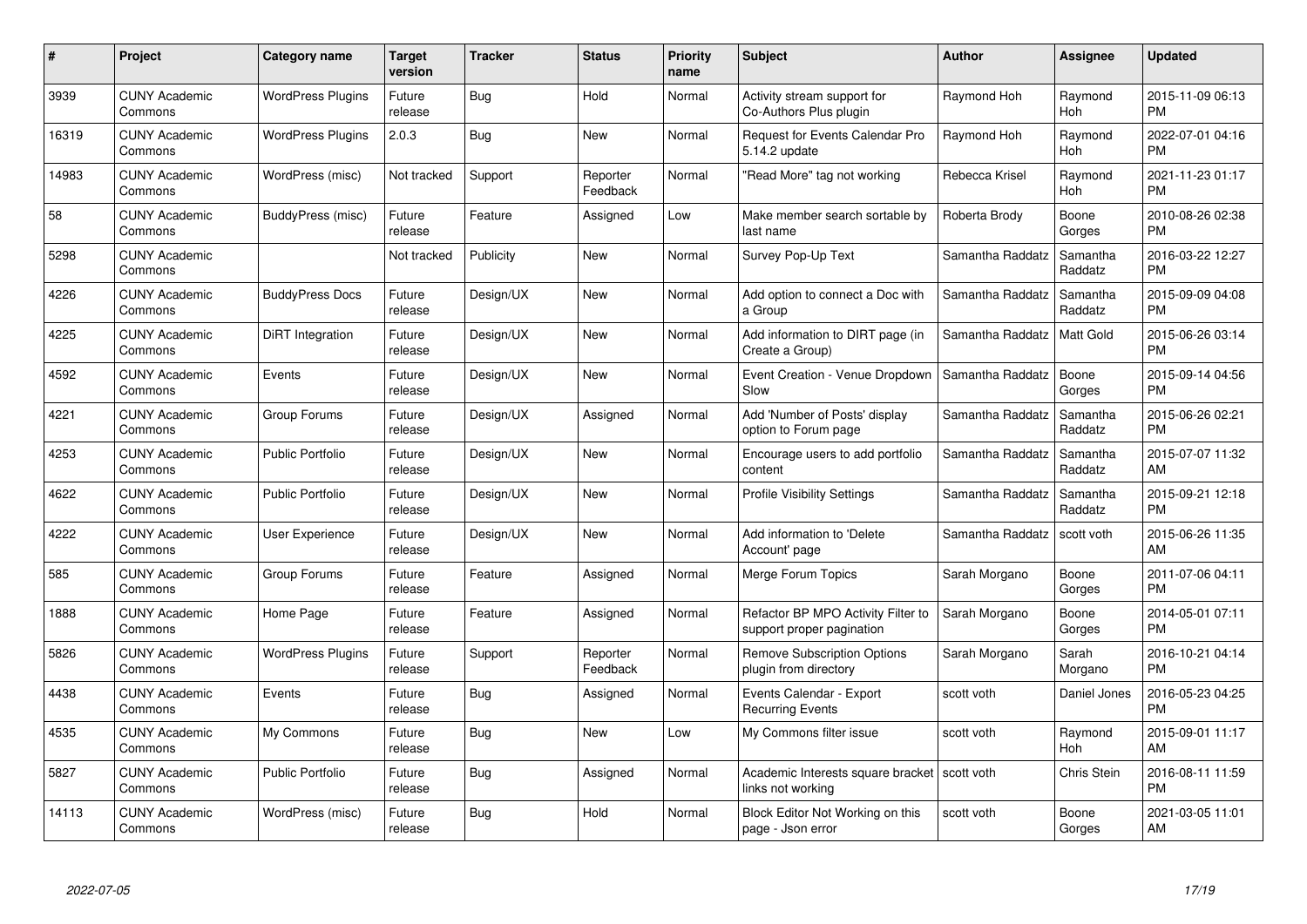| #     | Project                         | <b>Category name</b>     | <b>Target</b><br>version | <b>Tracker</b> | <b>Status</b>        | <b>Priority</b><br>name | <b>Subject</b>                                                                      | <b>Author</b> | <b>Assignee</b> | <b>Updated</b>                |
|-------|---------------------------------|--------------------------|--------------------------|----------------|----------------------|-------------------------|-------------------------------------------------------------------------------------|---------------|-----------------|-------------------------------|
| 16245 | <b>CUNY Academic</b><br>Commons | WordPress (misc)         |                          | <b>Bug</b>     | Reporter<br>Feedback | Normal                  | Save Button missing on<br>WordPress Profile page                                    | scott voth    | Raymond<br>Hoh  | 2022-06-16 03:09<br><b>PM</b> |
| 9515  | <b>CUNY Academic</b><br>Commons | <b>WordPress Plugins</b> | Not tracked              | <b>Bug</b>     | Reporter<br>Feedback | Normal                  | Text to Speech plugin - "More<br>Slowly" checkbox not working                       | scott voth    | Boone<br>Gorges | 2018-06-13 02:26<br><b>PM</b> |
| 12573 | <b>CUNY Academic</b><br>Commons | <b>WordPress Plugins</b> | Future<br>release        | Bug            | New                  | Normal                  | <b>CommentPress Core Issues</b>                                                     | scott voth    |                 | 2020-03-24 04:32<br><b>PM</b> |
| 14394 | <b>CUNY Academic</b><br>Commons |                          | Not tracked              | Feature        | New                  | Normal                  | Commons News Site - redesign                                                        | scott voth    | scott voth      | 2021-09-14 10:46<br>AM        |
| 519   | <b>CUNY Academic</b><br>Commons | <b>BuddyPress Docs</b>   | Future<br>release        | Feature        | Assigned             | Low                     | TOC for individual docs - for new<br>BP "wiki-like" plugin                          | scott voth    | Boone<br>Gorges | 2015-11-09 05:54<br><b>PM</b> |
| 10226 | <b>CUNY Academic</b><br>Commons | Courses                  | Future<br>release        | Feature        | New                  | Normal                  | Add "My Courses" to drop down<br>list                                               | scott voth    | Boone<br>Gorges | 2021-11-19 12:42<br><b>PM</b> |
| 11531 | <b>CUNY Academic</b><br>Commons | Events                   | Future<br>release        | Feature        | <b>New</b>           | Normal                  | Main Events calendar should<br>include non-public events that<br>user has access to | scott voth    | Boone<br>Gorges | 2019-06-11 10:00<br>AM        |
| 10354 | <b>CUNY Academic</b><br>Commons | <b>Public Portfolio</b>  | Future<br>release        | Feature        | <b>New</b>           | Normal                  | Opt out of Having a Profile Page                                                    | scott voth    | Chris Stein     | 2020-05-12 10:43<br>AM        |
| 11860 | <b>CUNY Academic</b><br>Commons | Registration             | Future<br>release        | Feature        | <b>New</b>           | Normal                  | <b>Ensure Students Are Aware They</b><br>Can Use Aliases At Registration            | scott voth    |                 | 2019-09-24 08:46<br>AM        |
| 10839 | <b>CUNY Academic</b><br>Commons | About page               | Not tracked              | Support        | New                  | Normal                  | <b>Mission Statement Needs</b><br>Revision                                          | scott voth    | Matt Gold       | 2018-12-26 10:58<br>AM        |
| 14994 | <b>CUNY Academic</b><br>Commons | cdev.gc.cuny.edu         | Not tracked              | Support        | In Progress          | Normal                  | Clear Cache on CDEV                                                                 | scott voth    | Raymond<br>Hoh  | 2021-12-07 03:51<br><b>PM</b> |
| 10982 | <b>CUNY Academic</b><br>Commons | Domain Mapping           | Not tracked              | Support        | Reporter<br>Feedback | Normal                  | <b>CNAME</b> question                                                               | scott voth    |                 | 2019-01-22 04:29<br><b>PM</b> |
| 11493 | <b>CUNY Academic</b><br>Commons | Domain Mapping           | Not tracked              | Support        | Reporter<br>Feedback | Normal                  | Domain Mapping Request - Talia<br>Schaffer                                          | scott voth    | Matt Gold       | 2019-08-06 08:39<br>AM        |
| 11496 | <b>CUNY Academic</b><br>Commons | <b>Public Portfolio</b>  | 1.15.2                   | Support        | New                  | Normal                  | Replace Twitter Icon on Member<br>Portfolio page                                    | scott voth    | Boone<br>Gorges | 2019-06-06 01:03<br><b>PM</b> |
| 12247 | <b>CUNY Academic</b><br>Commons | Publicity                | Not tracked              | Support        | New                  | Normal                  | <b>Screenshot of First Commons</b><br>Homepage                                      | scott voth    | scott voth      | 2020-01-14 12:08<br><b>PM</b> |
| 11386 | <b>CUNY Academic</b><br>Commons | WordPress - Media        | Not tracked              | Support        | Reporter<br>Feedback | Normal                  | disappearing images                                                                 | scott voth    | Boone<br>Gorges | 2019-05-14 10:32<br>AM        |
| 15767 | <b>CUNY Academic</b><br>Commons | WordPress (misc)         |                          | Support        | New                  | Normal                  | Site loading slowly                                                                 | scott voth    | Boone<br>Gorges | 2022-04-04 08:56<br><b>PM</b> |
| 11788 | <b>CUNY Academic</b><br>Commons | <b>WordPress Plugins</b> | Future<br>release        | Support        | Reporter<br>Feedback | Normal                  | Plugin Request - Browse Aloud                                                       | scott voth    |                 | 2019-09-24 08:42<br>AM        |
| 13946 | <b>CUNY Academic</b><br>Commons | <b>WordPress Plugins</b> | 2.1.0                    | Support        | Assigned             | Normal                  | <b>Custom Embed handler For</b><br>OneDrive files                                   | scott voth    | Raymond<br>Hoh  | 2022-05-26 10:46<br>AM        |